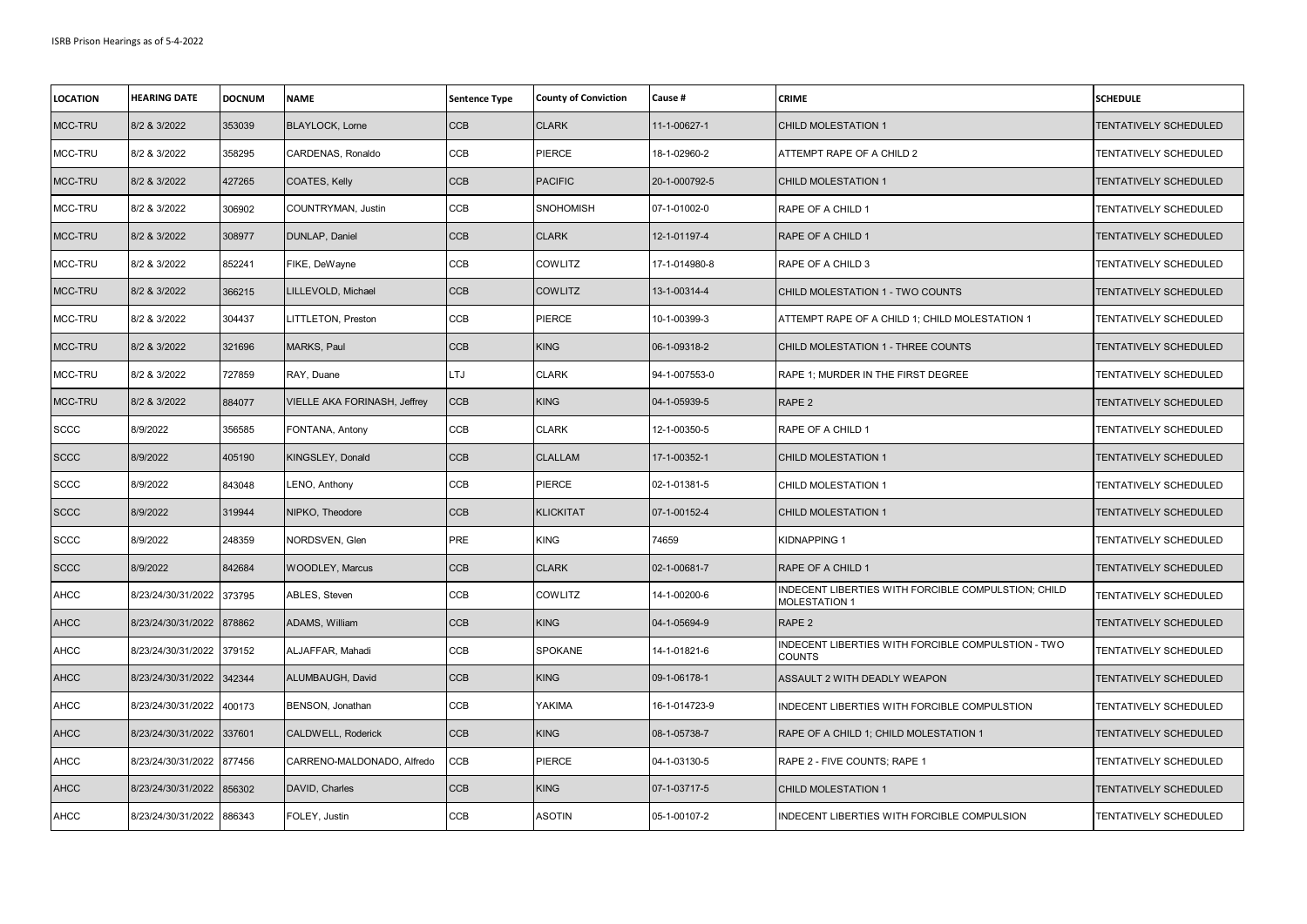| <b>AHCC</b> | 8/23/24/30/31/2022 | 410559 | GARCIA, Anthonio     | <b>CCB</b> | <b>BENTON</b>       | 17-1-00779-3  | ATTEMPT RAPE OF A CHILD 2                      | TENTATIVELY SCHEDULED |
|-------------|--------------------|--------|----------------------|------------|---------------------|---------------|------------------------------------------------|-----------------------|
| <b>AHCC</b> | 8/23/24/30/31/2022 | 411099 | GAY, Gerald          | CCB        | <b>DOUGLAS</b>      | 18-1-001360-9 | CHILD MOLESTATION 1                            | TENTATIVELY SCHEDULED |
| <b>AHCC</b> | 8/23/24/30/31/2022 | 767724 | GONZALEZ, Ramon      | <b>CCB</b> | <b>YAKIMA</b>       | 10-1-00267-2  | CHILD MOLESTATION 1                            | TENTATIVELY SCHEDULED |
| <b>AHCC</b> | 8/23/24/30/31/2022 | 366669 | HAMM, Anson          | CCB        | <b>KING</b>         | 12-1-04303-1  | RAPE OF A CHILD 1 - TWO COUNTS                 | TENTATIVELY SCHEDULED |
| <b>AHCC</b> | 8/23/24/30/31/2022 | 411353 | LOPEZ, Jairo         | <b>CCB</b> | <b>BENTON</b>       | 17-1-00787-4  | ATTEMPT RAPE OF A CHILD 2                      | TENTATIVELY SCHEDULED |
| <b>AHCC</b> | 8/23/24/30/31/2022 | 948011 | MIDDLEWORTH, Robert  | <b>CCB</b> | <b>WALLA WALLA</b>  | 10-1-00287-9  | RAPE OF A CHILD 1; CHILD MOLESTATION 1         | TENTATIVELY SCHEDULED |
| <b>AHCC</b> | 8/23/24/30/31/2022 | 346916 | MORRISON, Jason      | <b>CCB</b> | <b>BENTON</b>       | 10-1-01011-8  | RAPE OF A CHILD 1; CHILD MOLESTATION 1         | TENTATIVELY SCHEDULED |
| <b>AHCC</b> | 8/23/24/30/31/2022 | 358715 | ORNELAS, Joseph      | CCB        | <b>BENTON</b>       | 12-1-00134-4  | RAPE OF A CHILD 1                              | TENTATIVELY SCHEDULED |
| <b>AHCC</b> | 8/23/24/30/31/2022 | 752233 | PUTH, Poy            | CCB        | PIERCE              | 03-1-03094-7  | RAPE OF A CHILD 2                              | TENTATIVELY SCHEDULED |
| <b>AHCC</b> | 8/23/24/30/31/2022 | 369868 | ROLFE, Nicholas      | CCB        | <b>THURSTON</b>     | 13-1-00423-6  | RAPE OF A CHILD 1; CHILD MOLESTATION 1         | TENTATIVELY SCHEDULED |
| <b>AHCC</b> | 8/23/24/30/31/2022 | 841567 | SHERRIL, Graham      | CCB        | PIERCE              | 04-1-02696-4  | RAPE 1                                         | TENTATIVELY SCHEDULED |
| <b>AHCC</b> | 8/23/24/30/31/2022 | 409638 | SICKELS, Kyle        | CCB        | <b>BENTON</b>       | 17-1-00790-4  | ATTEMPT - RAPE OFA CHILD 2                     | TENTATIVELY SCHEDULED |
| <b>AHCC</b> | 8/23/24/30/31/2022 | 373426 | TANDE, Michael       | <b>CCB</b> | <b>SPOKANE</b>      | 13-1-00128-5  | CHILD MOLESTATION 1                            | TENTATIVELY SCHEDULED |
| <b>AHCC</b> | 8/23/24/30/31/2022 | 794640 | VALLONE, Michael     | CCB        | <b>SNOHOMISH</b>    | 03-1-00393-4  | RAPE OF A CHILD 2                              | TENTATIVELY SCHEDULED |
| <b>AHCC</b> | 8/23/24/30/31/2022 | 349555 | WILLMETH, Steven     | <b>CCB</b> | <b>CLALLAM</b>      | 11-1-00114-7  | CHILD MOLESTATION 1                            | TENTATIVELY SCHEDULED |
| <b>AHCC</b> | 8/23/24/30/31/2022 | 876155 | <b>WOREL, Samuel</b> | CCB        | <b>COWLITZ</b>      | 04-1-00575-0  | RAPE OF A CHILD 1; RAPE OF A CHILD 2           | TENTATIVELY SCHEDULED |
| <b>AHCC</b> | 8/23/24/30/31/2022 | 838752 | YAZZIE, Herman       | <b>CCB</b> | <b>SKAGIT</b>       | 08-1-00356-5  | CHILD MOLESTATION 1                            | TENTATIVELY SCHEDULED |
| <b>AHCC</b> | 8/23/24/30/31/2022 | 929142 | ZUVELA, Perry        | <b>CCB</b> | <b>YAKIMA</b>       | 08-1-00419-3  | ATTEMPT CHILD MOLESTATION 1                    | TENTATIVELY SCHEDULED |
|             |                    |        |                      |            |                     |               |                                                |                       |
| MCC-TRU     | 7/5 & 6/2022       | 843937 | ALEXNDER, Dennis     | CCB        | PIERCE              | 02-1-02605-4  | RAPE OF A CHILD 1 - TWO COUNTS                 | TENTATIVELY SCHEDULED |
| MCC-TRU     | 7/5 & 6/2022       | 392019 | DAVIS, Andre         | <b>CCB</b> | <b>KITSAP</b>       | 16-1-00114-7  | RAPE OF A CHILD 2                              | TENTATIVELY SCHEDULED |
| MCC-TRU     | 7/5 & 6/2022       | 864715 | ENDRES, David        | CCB        | YAKIMA              | 10-1-01784-0  | RAPE 2                                         | TENTATIVELY SCHEDULED |
| MCC-TRU     | 7/5 & 6/2022       | 407825 | GILCRIST, Tarail     | <b>CCB</b> | <b>PIERCE</b>       | 17-1-00683-3  | <b>ATTEMPT BURGLARY 1</b>                      | TENTATIVELY SCHEDULED |
| MCC-TRU     | 7/5 & 6/2022       | 980797 | <b>KEEN, Daniel</b>  | CCB        | <b>CLARK</b>        | 17-1-00390-5  | ATTEMPT RAPE OF A CHILD 2                      | TENTATIVELY SCHEDULED |
| MCC-TRU     | 7/5 & 6/2022       | 267767 | OSBORNE, Donald      | PRE        | <b>SNOHOMISH</b>    | 82-1-00510-4  | KIDNAPPING 1                                   | TENTATIVELY SCHEDULED |
| MCC-TRU     | 7/5 & 6/2022       | 375938 | RITCHIE, Jeremy      | CCB        | <b>GRAYS HARBOR</b> | 13-1-00496-1  | CHILD MOLESTATION 1 - TWO COUNTS               | TENTATIVELY SCHEDULED |
| MCC-TRU     | 7/5 & 6/2022       | 739104 | SMITH, Andrew        | <b>CCB</b> | <b>SKAGIT</b>       | 13-1-00857-1  | INDECENT LIBERTIES VICTIM INCAPABLE OF CONSENT | TENTATIVELY SCHEDULED |
|             |                    |        |                      |            |                     |               |                                                |                       |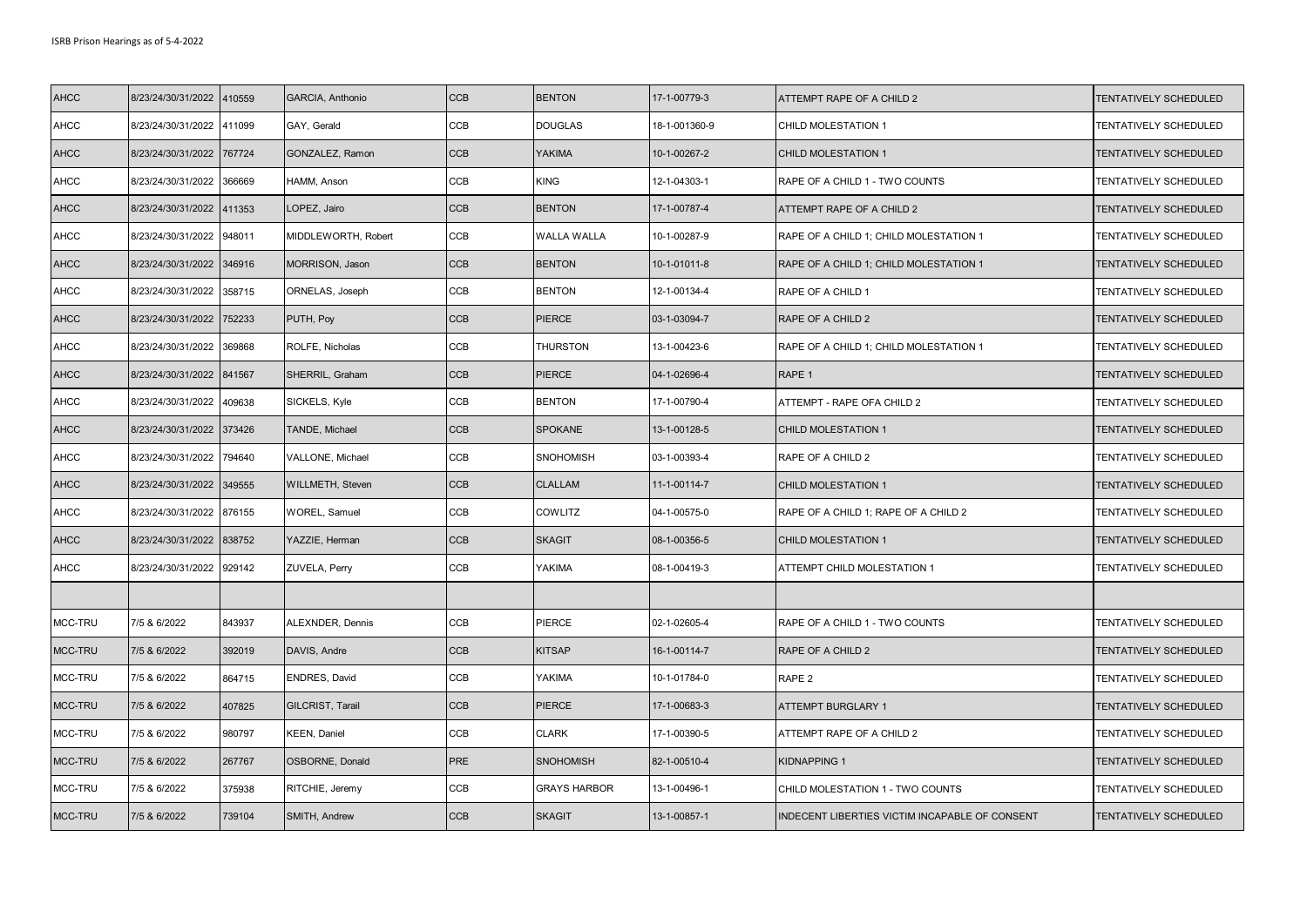| MCC-TRU     | 7/5 & 6/2022    | 875392 | ROWE, Anthony                | CCB       | PIERCE              | 04-1-00305-1  | RAPE OF A CHILD 2                                | TENTATIVELY SCHEDULED |
|-------------|-----------------|--------|------------------------------|-----------|---------------------|---------------|--------------------------------------------------|-----------------------|
| MCC-SOU     | 7/6/2022        | 368753 | SPARKS, Aaron                | CCB       | <b>BENTON</b>       | 13-1-00019-2  | ATTEMPT KIDNAPPING 1 W/SEXUAL MOTIVATION         | TENTATIVELY SCHEDULED |
| <b>SCCC</b> | 7/12/2022       | 632057 | SMISSAERT, Dwight            | PRE       | <b>KING</b>         | 80-1-01791-4  | <b>MURDER 1</b>                                  | TENTATIVELY SCHEDULED |
| <b>SCCC</b> | 7/12/2022       | 778475 | <b>BEADLE, Steven</b>        | CCB       | <b>LEWIS</b>        | 07-1-00421-6  | CHILD MOLESTATION 1 - TWO COUNTS                 | TENTATIVELY SCHEDULED |
| <b>SCCC</b> | 7/12/2022       | 335593 | BRICK, Adam                  | CCB       | <b>KING</b>         | 07-1-04454-6  | RAPE OF A CHILD 1 - THREE COUNTS                 | TENTATIVELY SCHEDULED |
| <b>SCCC</b> | 7/12/2022       | 979469 | <b>CONKLIN, Andrew</b>       | CCB       | LEWIS               | 08-1-00788-4  | <b>CHILD MOLESTATION 2</b>                       | TENTATIVELY SCHEDULED |
| <b>SCCC</b> | 7/12/2022       | 341050 | SHANE, Michael               | CCB       | <b>GRAYS HARBOR</b> | 09-1-00536-5  | CHILD MOLESTATION 1                              | TENTATIVELY SCHEDULED |
| <b>SCCC</b> | 7/12/2022       | 377463 | CHAPMAN, Christopher         | CCB       | <b>MASON</b>        | 14-1-00215-7  | RAPE OF A CHILD 1                                | TENTATIVELY SCHEDULED |
| <b>WCC</b>  | 7/13/2022       | 430848 | STEVENS, Jason               | CCB       | PIERCE              | 20-1-02217-1  | ASSAULT 2 - W/SEXUAL MOTIVATION                  | TENTATIVELY SCHEDULED |
| <b>WCCW</b> | 7/13/2022       | 361470 | FERRY, Caitlin               | CCB       | <b>SNOHOMISH</b>    | 12-1-00244-9  | <b>CHILD MOLESTATION 1</b>                       | TENTATIVELY SCHEDULED |
| <b>BSWR</b> | 7/13/2022       | 271739 | CUPIC, Tony                  | PRE       | <b>KITSAP</b>       | 79-1-00320-2  | <b>MURDER 1</b>                                  | TENTATIVELY SCHEDULED |
| <b>WSP</b>  | 7/19/2022       | 860289 | MATTSON, Shawn               | LT JUVBRD | <b>PIERCE</b>       | 02-1-01579-6  | ATTEMPT MURDER 2                                 | TENTATIVELY SCHEDULED |
| <b>CRCC</b> | 7/19 & 20/2022  | 783584 | MUNGUIA, Jose                | AM JUVBRD | <b>BENTON</b>       | 97-1-00679-5  | <b>AGGRAVATED MURDER 1</b>                       | TENTATIVELY SCHEDULED |
| <b>CRCC</b> | 7/19 & 20/2022  | 797740 | HINTON, James                | LT JUVBRD | <b>KING</b>         | 98-1-10016-4  | MURDER 2; ATTEMPT MUDER 2                        | TENTATIVELY SCHEDULED |
| <b>CRCC</b> | 7/19 & 20/2022  | 419429 | CARRUTH, Mike                | CCB       | <b>CLARK</b>        | 19-1-012650-6 | ATTEMPT INDECENT LIBERTIES W/FORCIBLE COMPULSION | TENTATIVELY SCHEDULED |
| CRCC        | 7/19 & 20/2022  | 417342 | JIMENEZ-ORTIZ, Celestino     | CCB       | <b>YAKIMA</b>       | 19-1-002573-9 | <b>CHILD MOLESTATION 1</b>                       | TENTATIVELY SCHEDULED |
| CRCC        | 7/19 & 20/2022  | 420255 | SUMMERS, Joshua              | CCB       | <b>KING</b>         | 19-1-01514-1  | CHILD MOLESTATION 1                              | TENTATIVELY SCHEDULED |
| <b>CRCC</b> | 7/19 & 20/2022  | 369079 | MANDUJANO, Jose              | CCB       | <b>FRANKLIN</b>     | 11-1-50354-1  | RAPE OF A CHILD 1                                | TENTATIVELY SCHEDULED |
| CRCC        | 7/19 & 20/2022  | 430004 | <b>BONILLA, Salvador</b>     | CCB       | PIERCE              | 19-1-02567-8  | ASSAULT 2 - W/SEXUAL MOTIVATION                  | TENTATIVELY SCHEDULED |
| <b>CRCC</b> | 7/19 & 20/2022  | 322338 | <b>BARNHILL, Christopher</b> | CCB       | <b>KING</b>         | 07-1-09673-2  | RAPE OF A CHILD 2                                | TENTATIVELY SCHEDULED |
| CRCC        | 7/19 & 20/2022  | 377271 | JOHN, Francis                | CCB       | PIERCE              | 13-1-03965-8  | RAPE 2 VICTIM INCAPABLE OF CONSENT               | TENTATIVELY SCHEDULED |
| <b>CRCC</b> | 7/19 & 20/2022  | 399768 | HAXTON, Michael              | CCB       | <b>THURSTON</b>     | 16-2-015563-4 | ATTEMPT - RAPE OF A CHILD 2                      | TENTATIVELY SCHEDULED |
| CRCC        | 7/19 & 20/2022  | 424609 | WITHERS, Terrance            | CCB       | PIERCE              | 18-1-04343-5  | ASSAULT 2 - W/SEXUAL MOTIVATION                  | TENTATIVELY SCHEDULED |
| <b>AHCC</b> | 7/26/27/28/2022 | 231293 | BOOT, Kevin                  | PRE       | <b>KING</b>         | 82-1-00826-1  | RAPE 1                                           | TENTATIVELY SCHEDULED |
| <b>AHCC</b> | 7/26/27/28/2022 | 774381 | AMBERT, Donald               | AM JUVBRD | <b>GRANT</b>        | 97-1-00415-5  | AGGRAVATED MURDER 1                              | TENTATIVELY SCHEDULED |
| <b>AHCC</b> | 7/26/27/28/2022 | 345914 | CHALEPAH, Thomas             | CCB       | <b>CLALLAM</b>      | 10-1-00395-8  | CHILD MOLESTATION 1 - FOUR COUNTS                | TENTATIVELY SCHEDULED |
| <b>AHCC</b> | 7/26/27/28/2022 | 913254 | CULVER, Ronald               | CCB       | <b>MASON</b>        | 09-1-00434-0  | RAPE OF A CHILD 2                                | TENTATIVELY SCHEDULED |
|             |                 |        |                              |           |                     |               |                                                  |                       |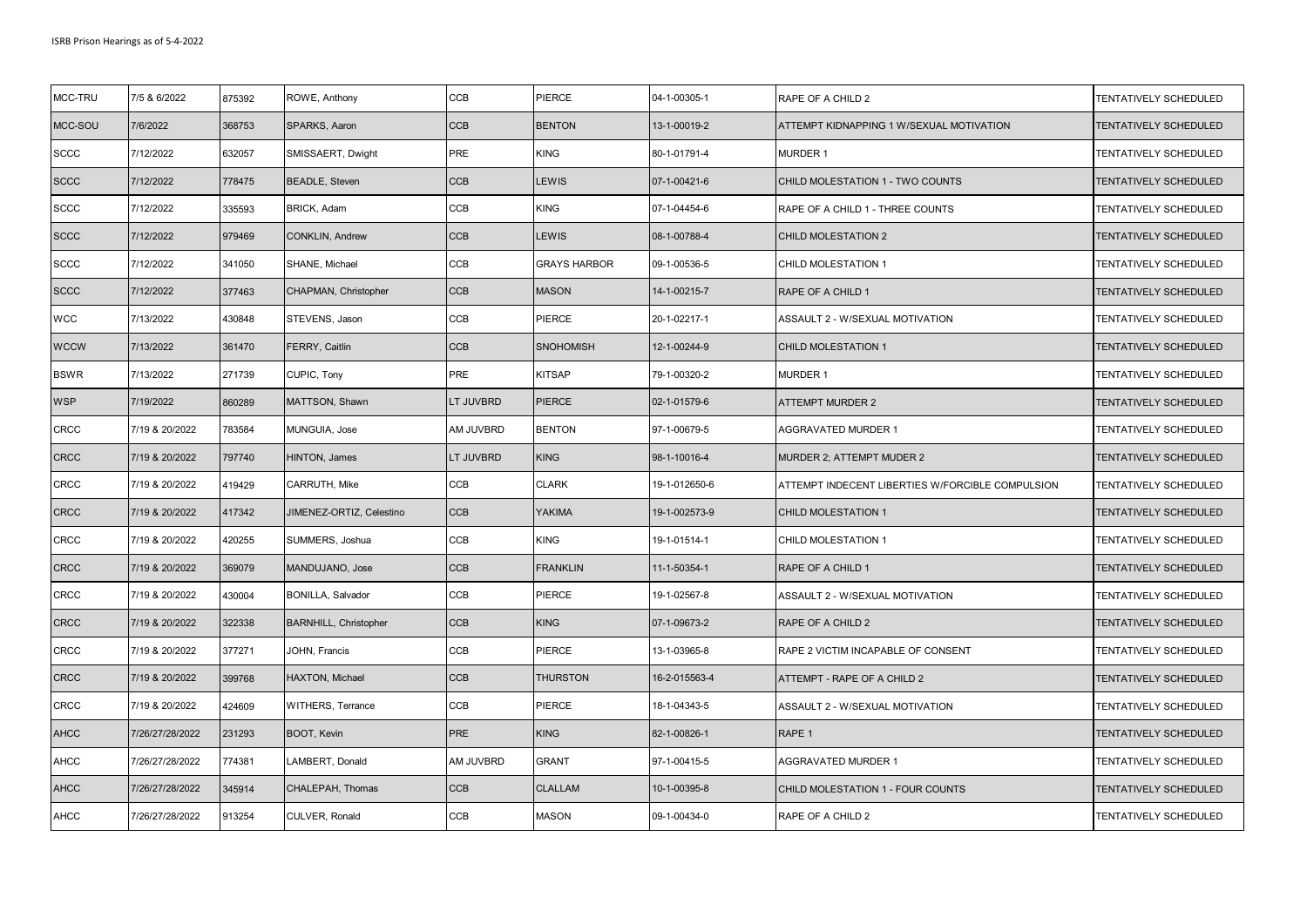| <b>AHCC</b> | 7/26/27/28/2022 | 897033 | DAY, Thomas             | <b>CCB</b> | <b>BENTON</b>    | 05-1-01300-5 | RAPE OF A CHILD 1                                                       | TENTATIVELY SCHEDULED |
|-------------|-----------------|--------|-------------------------|------------|------------------|--------------|-------------------------------------------------------------------------|-----------------------|
| AHCC        | 7/26/27/28/2022 | 397345 | DOLLARHYDE, Nickelas    | CCB        | KLICKITAT        | 16-1-00056-0 | RAPE OF A CHILD 2                                                       | TENTATIVELY SCHEDULED |
| <b>AHCC</b> | 7/26/27/28/2022 | 281939 | FLYNN, Christopher      | CCB        | <b>PIERCE</b>    | 07-1-06027-0 | ATTEMPT RAPE 2 W/FORCE                                                  | TENTATIVELY SCHEDULED |
| AHCC        | 7/26/27/28/2022 | 391272 | GIVENS, Jamal           | CCB        | KING             | 15-1-05396-1 | RAPE OF A CHILD 2                                                       | TENTATIVELY SCHEDULED |
| <b>AHCC</b> | 7/26/27/28/2022 | 388077 | LEWIS, Adrian           | CCB        | <b>SPOKANE</b>   | 14-1-02461-5 | RAPE OF A CHILD 1                                                       | TENTATIVELY SCHEDULED |
| AHCC        | 7/26/27/28/2022 | 421236 | MACIAS-GARCIA, Granciso | CCB        | KING             | 17-1-07651-8 | ATTEMPT CHILD MOLESTATION 1                                             | TENTATIVELY SCHEDULED |
| <b>AHCC</b> | 7/26/27/28/2022 | 896028 | MADRAZO-MUNOZ, Juan     | CCB        | <b>CLARK</b>     | 13-1-01840-3 | CHILD MOLESTATON 1 - TWO COUNTS                                         | TENTATIVELY SCHEDULED |
| AHCC        | 7/26/27/28/2022 | 835565 | MASON, James            | CCB        | <b>CLARK</b>     | 04-1-00690-2 | RAPE OF A CHILD 1 - TWO COUNTS                                          | TENTATIVELY SCHEDULED |
| <b>AHCC</b> | 7/26/27/28/2022 | 906033 | MICHAELSON, Delbert     | CCB        | <b>PIERCE</b>    | 04-1-05822-0 | ATTEMPT RAPE IN THE FIRST DEGREE; ATTEMPT RAPE 2 - TWO<br><b>COUNTS</b> | TENTATIVELY SCHEDULED |
| <b>AHCC</b> | 7/26/27/28/2022 | 390380 | OWLFEATHERS, Nataani    | CCB        | KITSAP           | 15-1-01352-0 | RAPE OF A CHILD 1                                                       | TENTATIVELY SCHEDULED |
| <b>AHCC</b> | 7/26/27/28/2022 | 373359 | PEREZ, Carlos           | CCB        | <b>BENTON</b>    | 13-1-00947-5 | CHILD MOLESTATION 1 - TWO COUNTS                                        | TENTATIVELY SCHEDULED |
| AHCC        | 7/26/27/28/2022 | 988671 | REID, Ryan              | CCB        | <b>SPOKANE</b>   | 12-1-00039-6 | CHILD MOLESTATION 1 - TWO COUNTS                                        | TENTATIVELY SCHEDULED |
| <b>AHCC</b> | 7/26/27/28/2022 | 331355 | ROGERS, Jacob           | CCB        | <b>SPOKANE</b>   | 07-1-01398-0 | CHILD MOLESTATION 2 - TWO COUNTS                                        | TENTATIVELY SCHEDULED |
| AHCC        | 7/26/27/28/2022 | 409111 | SCHELINE, John          | CCB        | <b>BENTON</b>    | 17-1-00773-4 | ATTEMPT - RAPE OF A CHILD 2                                             | TENTATIVELY SCHEDULED |
| <b>AHCC</b> | 7/26/27/28/2022 | 364496 | SNIPES, Thayer          | CCB        | <b>BENTON</b>    | 11-1-01355-7 | RAPE OF A CHILD 1 - TWO COUNTS                                          | TENTATIVELY SCHEDULED |
| AHCC        | 7/26/27/28/2022 | 396722 | THOMPSON, Erik          | CCB        | <b>SPOKANE</b>   | 16-1-01018-1 | ATTEMPT RAPE 2 VICTIM INCAPABLE OF CONSENT                              | TENTATIVELY SCHEDULED |
| <b>AHCC</b> | 7/26/27/28/2022 | 352608 | TURLEY, Brady           | CCB        | <b>SPOKANE</b>   | 11-1-01547-6 | RAPE OFA CHILD 1; CHILD MOLESTATION 1                                   | TENTATIVELY SCHEDULED |
| AHCC        | 7/26/27/28/2022 | 379458 | VAE, Christopher        | CCB        | KING             | 14-1-04235-0 | RAPE OF A CHILD 2                                                       | TENTATIVELY SCHEDULED |
| AHCC        | 7/26/27/28/2022 | 331084 | WILDER, Jose            | <b>CCB</b> | <b>CLARK</b>     | 09-1-01289-0 | BURGLARY W/SEXUAL MOTIVATION                                            | TENTATIVELY SCHEDULED |
| AHCC        | 7/26/27/28/2022 | 711463 | <b>HERRON, Jerry</b>    | CCB        | <b>WHITMAN</b>   | 07-1-00022-9 | RAPE 1                                                                  | TENTATIVELY SCHEDULED |
| <b>AHCC</b> | 7/26/27/28/2022 | 360076 | DIAZ, Martin            | <b>CCB</b> | <b>DOUGLAS</b>   | 11-1-00101-6 | RAPE 1                                                                  | TENTATIVELY SCHEDULED |
| AHCC        | 7/26/27/28/2022 | 354917 | FOX, John               | CCB        | KITSAP           | 11-1-00704-7 | RAPE OF A CHILD 2                                                       | TENTATIVELY SCHEDULED |
|             |                 |        |                         |            |                  |              |                                                                         |                       |
| MCC-TRU     | 6-7 & 8-2022    | 364609 | ALVARADO, Hector        | CCB        | <b>SNOHOMISH</b> | 12-1-01131-6 | RAPE OF A CHILD 2; CHILD MOLESTAITON 1                                  | TENTATIVELY SCHEDULED |
| MCC-TRU     | 6-7 & 8-2022    | 393740 | AMOR AKA GUZMAN, Aryn   | <b>CCB</b> | <b>BENTON</b>    | 15-1-00985-4 | RAPE 2 - VICTIM IS INCAPABLE OF CONSENT                                 | TENTATIVELY SCHEDULED |
| MCC-Tru     | 6-7 & 8-2022    | 343563 | CHAPMAN, Samuel         | CCB        | <b>CLARK</b>     | 10-1-01249-4 | RAPE OF A CHILD 2                                                       | TENTATIVELY SCHEDULED |
| MCC-TRU     | 6-7 & 8-2022    | 408991 | <b>GARCIA, Andres</b>   | <b>CCB</b> | <b>STEVENS</b>   | 17-1-00282-2 | CHILD MOLESTATION 1                                                     | TENTATIVELY SCHEDULED |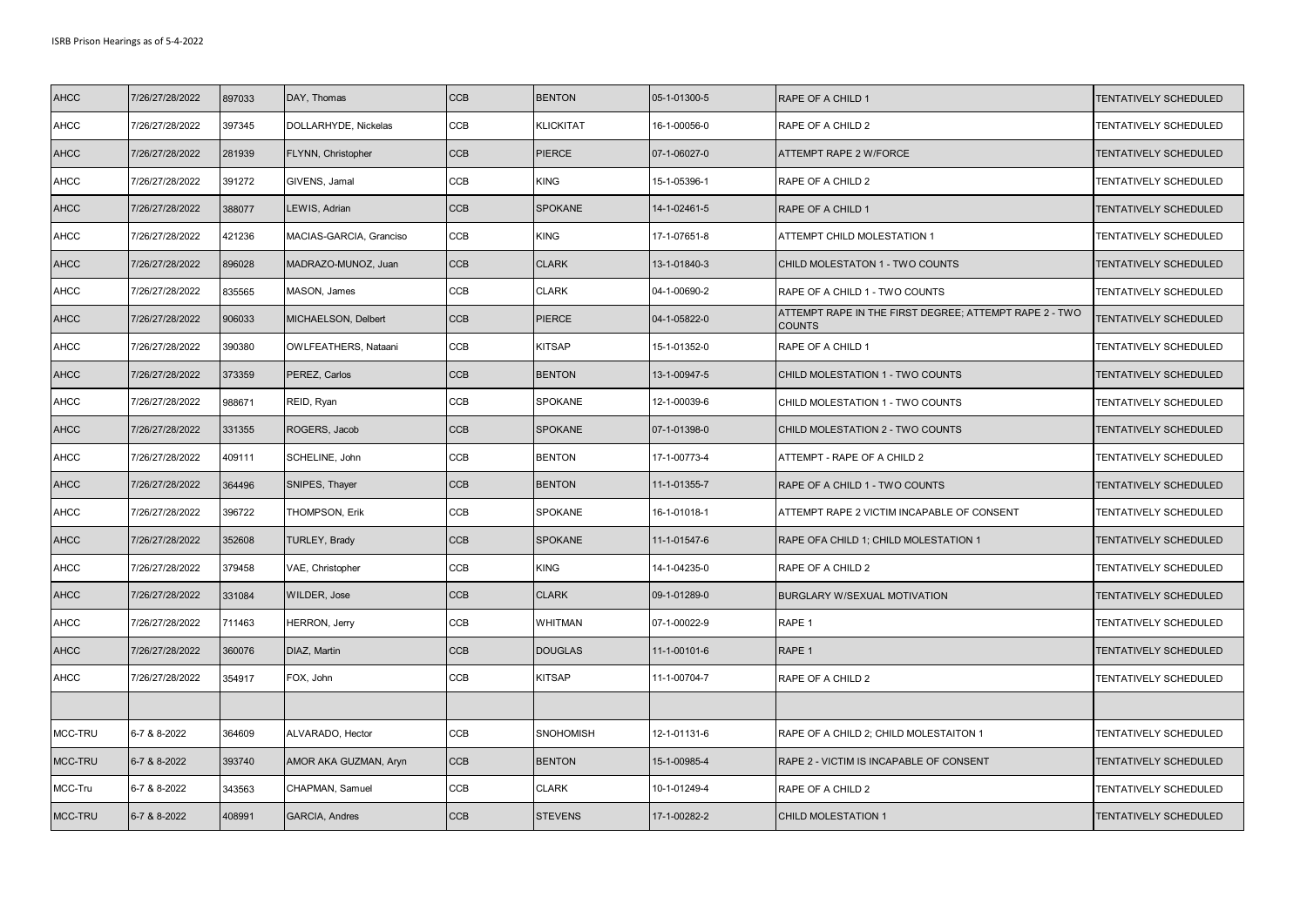| MCC-TRU     | 6-7 & 8-2022 | 402267 | PETERSON, Jordan       | CCB           | PIERCE           | 16-1-05129-6  | ATTEMPT - RAPE OF A CHILD 2                                 | TENTATIVELY SCHEDULED |
|-------------|--------------|--------|------------------------|---------------|------------------|---------------|-------------------------------------------------------------|-----------------------|
| MCC-TRU     | 6-7 & 8-2022 | 832646 | PRESTON, Isaih         | <b>JUVBRD</b> | LEWIS            | 01-1-00069-6  | RAPE 2; RAPE 1                                              | TENTATIVELY SCHEDULED |
| MCC-TRU     | 6-7 & 8-2022 | 388966 | RAMIREZ, Martin        | CCB           | <b>CLARK</b>     | 15-1-02499-0  | ATTEMPT - RAPE OF A CHILD 2                                 | TENTATIVELY SCHEDULED |
| MCC-TRU     | 6-7 & 8-2022 | 408416 | <b>STAPLES, Levi</b>   | CCB           | <b>KING</b>      | 15-1-06617-6  | INDECENT LIBERTIES WITH FORCIBLE COMPULSION                 | TENTATIVELY SCHEDULED |
| MCC-TRU     | 6-7 & 8-2022 | 358771 | SHIPLEY, Steven        | CCB           | <b>THURSTON</b>  | 12-1-00274-0  | RAPE OF A CHILD 1 AND 2                                     | TENTATIVELY SCHEDULED |
| MCC-TRU     | 6-7 & 8-2022 | 876144 | GUERRERO-SANCHEZ, JUAN | <b>CCB</b>    | <b>KING</b>      | 04-1-09971-1  | RAPE 1                                                      | TENTATIVELY SCHEDULED |
| MCC-TRU     | 6-7 & 8-2022 | 623519 | JONES, Melvin          | PRE           | <b>KING</b>      | 77622         | <b>MURDER 1</b>                                             | TENTATIVELY SCHEDULED |
| MCC-TRU     | 6-7 & 8-2022 | 845803 | MOORE, Andrew          | CCB           | <b>SNOHOMISH</b> | 02-1-01461-0  | CHILD MOLESTATION 1 - THREE COUNTS                          | TENTATIVELY SCHEDULED |
| MCC-SOU     | 6-7 & 8-2022 | 870129 | AROLA, Christopher     | CCB           | <b>CLARK</b>     | 04-1-01819-6  | ASSAULT 2 WITH SEXUAL MOTIVATION                            | TENTATIVELY SCHEDULED |
| <b>SCCC</b> | 6/14/15/2022 | 269899 | FLETCHER, John         | PRE           | <b>CLARK</b>     | 81-1-188-2    | ROBBERY 1; BURGLARY 2                                       | TENTATIVELY SCHEDULED |
| <b>SCCC</b> | 6/14/15/2022 | 412459 | HAMPTON, Darryl        | CCB           | <b>SNOHOMISH</b> | 17-1-03269-31 | CHILD MOLESTATION 1                                         | TENTATIVELY SCHEDULED |
| <b>SCCC</b> | 6/14/15/2022 | 747386 | RICHARDS, Travis       | <b>JUVBRD</b> | <b>CLARK</b>     | 95-1-00837-2  | <b>MURDER 1</b>                                             | TENTATIVELY SCHEDULED |
| <b>SCCC</b> | 6/14/15/2022 | 847055 | <b>BROWN, Nicholas</b> | CCB           | <b>SNOHOMISH</b> | 02-1-00764-8  | CHILD MOLESTATION 1                                         | TENTATIVELY SCHEDULED |
| <b>SCCC</b> | 6/14/15/2022 | 307014 | GARVIE, Eugene         | CCB           | <b>SNOHOMISH</b> | 06-1-01151-6  | RAPE OF A CHILD 2                                           | TENTATIVELY SCHEDULED |
| <b>SCCC</b> | 6/14/15/2022 | 897422 | VINCENT, Gail          | CCB           | <b>SPOKANE</b>   | 06-1-00057-0  | INDECENT LIBERTIES WITH FORCIBLE COMPULSION - TWO<br>COUNTS | TENTATIVELY SCHEDULED |
| <b>SCCC</b> | 6/14/15/2022 | 895863 | EMERY, Robert          | CCB           | <b>SNOHOMISH</b> | 05-1-02946-8  | RAPE OF A CHILD 2                                           | TENTATIVELY SCHEDULED |
| <b>SCCC</b> | 6/14/15/2022 | 368823 | JOHNSON, Jerrod        | CCB           | PIERCE           | 12-1-02024-0  | ASSAULT 2 WITH SEXUAL MOTIVATION                            | TENTATIVELY SCHEDULED |
| <b>SCCC</b> | 6/14/15/2022 | 335922 | DOUGHERTY, Edward      | CCB           | <b>LEWIS</b>     | 09-1-00357-7  | ATTEMPT - INDECENT LIBERTIES WITH FORCIBLE COMPULSTION      | TENTATIVELY SCHEDULED |
| <b>SCCC</b> | 6/14/15/2022 | 367999 | PHILPOT, Brandon       | CCB           | PIERCE           | 14-1-00389-9  | RAPE OF A CHILD 2 (CONSECUTIVE CHILD MOLESTAITON 1)         | TENTATIVELY SCHEDULED |
| <b>SCCC</b> | 6/14/15/2022 | 413627 | <b>WRIGHT, Ezra</b>    | CCB           | <b>THURSTON</b>  | 16-1-01590-34 | ATTEMPT RAPE OF A CHILD 1                                   | TENTATIVELY SCHEDULED |
| <b>WCC</b>  | 6/21/2022    | 430502 | ABRAMS, Jared          | CCB           | <b>SPOKANE</b>   | 19-1-041013-2 | ASSAULT 2 WITH SEXUAL MOTIVATION                            | TENTATIVELY SCHEDULED |
| <b>AHCC</b> | 6-28-29-2022 | 358102 | CAMPBELL, Kevin        | CCB           | <b>PIERCE</b>    | 11-1-02535-9  | ATTEMPT - CHILD MOLESTATION 1                               | TENTATIVELY SCHEDULED |
| <b>AHCC</b> | 6-28-29-2022 | 410160 | CUTLER, Colin          | CCB           | <b>KING</b>      | 18-1-02494-0  | CHILD MOLESTATION 1                                         | TENTATIVELY SCHEDULED |
| <b>AHCC</b> | 6-28-29-2022 | 393438 | DAVENPORT, Eric        | CCB           | <b>KITSAP</b>    | 16-1-00091-4  | ATTEMPT RAPE OF A CHILD 1                                   | TENTATIVELY SCHEDULED |
| <b>AHCC</b> | 6-28-29-2022 | 338783 | DAVIS, William         | CCB           | <b>CLARK</b>     | 09-1-01995-9  | RAPE OF A CHILD 2 - TWO COUNTS                              | TENTATIVELY SCHEDULED |
| <b>AHCC</b> | 6-28-29-2022 | 371098 | HAWTHORNE, Garner      | CCB           | <b>PIERCE</b>    | 13-1-02869-9  | RAPE OF A CHILD 1                                           | TENTATIVELY SCHEDULED |
| <b>AHCC</b> | 6-28-29-2022 | 280055 | HOLMAN, Matthew        | CCB           | <b>DOUGLAS</b>   | 03-1-00031-4  | RAPE <sub>2</sub>                                           | TENTATIVELY SCHEDULED |
|             |              |        |                        |               |                  |               |                                                             |                       |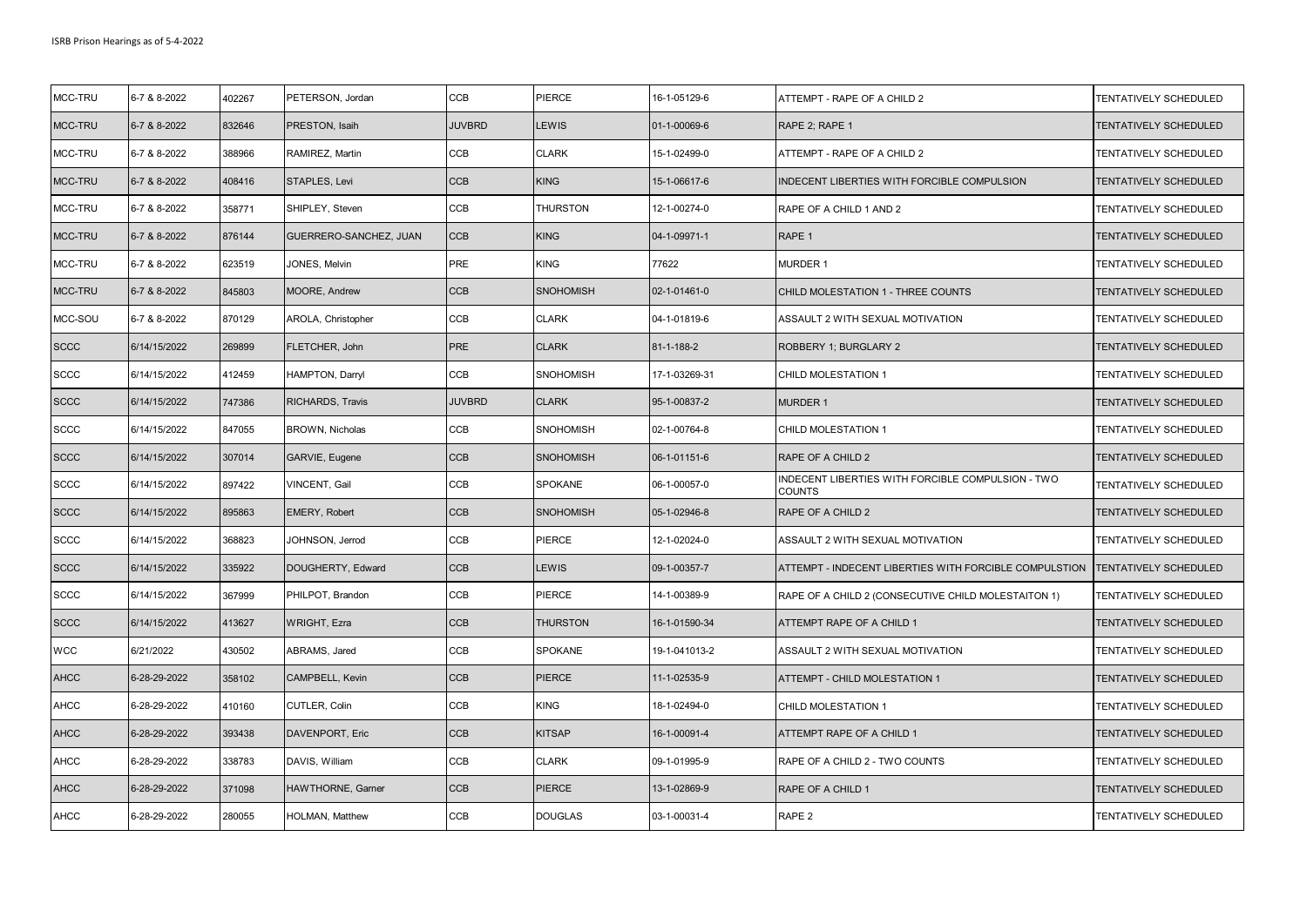| <b>AHCC</b> | 6-28-29-2022 | 404873 | <b>LARGENT, Nicholas</b> | <b>CCB</b>                  | <b>SPOKANE</b>   | 17-1-01576-9  | CHILD MOLESTATION 1                                   | TENTATIVELY SCHEDULED        |
|-------------|--------------|--------|--------------------------|-----------------------------|------------------|---------------|-------------------------------------------------------|------------------------------|
| AHCC        | 6-28-29-2022 | 881517 | NGUYEN, Duong            | CCB                         | <b>KING</b>      | 04-1-10299-1  | RAPE 1                                                | TENTATIVELY SCHEDULED        |
| <b>AHCC</b> | 6-28-29-2022 | 377885 | PORTILLO-ROBLES          | CCB                         | <b>YAKIMA</b>    | 15-1-01940-39 | CHILD MOLESTATION 1                                   | <b>FENTATIVELY SCHEDULED</b> |
| <b>AHCC</b> | 6-28-29-2022 | 873012 | PROUDFIT, Steven         | CCB                         | <b>CLARK</b>     | 03-1-02447-3  | ATTEMPT - CHILD MOLESTATION 1                         | TENTATIVELY SCHEDULED        |
| <b>AHCC</b> | 6-28-29-2022 | 339185 | SMITH, Jeffery           | CCB                         | <b>KITSAP</b>    | 09-1-01147-6  | CHILD MOLESTATION 1                                   | TENTATIVELY SCHEDULED        |
|             |              |        |                          |                             |                  |               |                                                       |                              |
| MCC-TRU     | 5/10/2022    | 287278 | SEYMORE, Barry           | PRE                         | <b>SPOKANE</b>   | 81-1-00824-1  | <b>ATTEMPT - MURDER 1</b>                             | <b>SCHEDULED</b>             |
| MCC-TRU     | 5/10/2022    | 287417 | RAGAN, Tommy             | PRE                         | LEWIS            | 4881          | MURDER 2 HABITUAL CRIMINAL                            | SCHEDULED                    |
| MCC-TRU     | 5/10/2022    | 253235 | COKER, Joe               | <b>PRE</b>                  | <b>WHATCOM</b>   | 82-1-00310-0  | RAPE 1; BURGLARY 1                                    | <b>SCHEDULED</b>             |
| MCC-TRU     | 5/10/2022    | 287393 | MONROE, Dennis           | PRE                         | <b>CLARK</b>     | 79-1-00263-1  | STATUTORY RAPE 1;                                     | <b>SCHEDULED</b>             |
| MCC-TRU     | 5/10/2022    | 354426 | SURENOK, David           | CCB                         | <b>CLARK</b>     | 10-1-02085-3  | RAPE OF A CHILD 1; CHILD MOLESTATION 1                | <b>SCHEDULED</b>             |
| MCC-TRU     | 5/10/2022    | 879762 | EVANS, David             | CCB                         | <b>CLARK</b>     | 04-1-01929-0  | RAPE OF A CHILD 1; CHILD MOLESTATION 1                | SCHEDULED                    |
| MCC-WSR     | 5/11/2022    | 412557 | KENWORTHY, Stephen       | CCB                         | <b>CLARK</b>     | 18-1-00530-2  | ATTEMPT - CHILD MOLESTATION I                         | <b>SCHEDULED</b>             |
| MCC-SOU     | 5/11/2022    | 974462 | CZERSKI, Garrett         | CCB                         | <b>SKAGIT</b>    | 10-1-00300-1  | ATTEMPT - RAPE 2                                      | SCHEDULED                    |
| MCC-SOU     | 5/11/2022    | 330907 | JACKSON, Robert          | CCB                         | <b>CLARK</b>     | 09-1-00399-8  | RAPE 2 WITH FORCE                                     | <b>SCHEDULED</b>             |
| MCC-SOU     | 5/11/2022    | 245674 | KNOX, Larry              | PRE                         | PIERCE           | 52521         | MURDER 1                                              | <b>SCHEDULED</b>             |
| MCC-SOU     | 5/11/2022    | 939471 | ROETCISOENDER, Lyle      | LT JUVBRD                   | <b>KITTITAS</b>  | 87-1-00124-4  | KIDNAPPING 1; ASSAULT 2                               | <b>SCHEDULED</b>             |
| MCC-SOU     | 5/11/2022    | 865959 | CARD, Jacob              | CCB                         | PIERCE           | 03-1-03016-5  | ATTEMPT RAPE 2 WITH FORCE                             | <b>SCHEDULED</b>             |
| <b>SCCC</b> | 5/17/2022    | 279368 | KING, Edward             | PRE                         | <b>SNOHOMISH</b> | 81-1-00676-5  | RAPE 1; BURGLARY 1                                    | <b>SCHEDULED</b>             |
| <b>SCCC</b> | 5/17/2022    | 315355 | BRATTEN, Benjamin        | $\ensuremath{\mathsf{CCB}}$ | <b>THURSTON</b>  | 08-1-00001-3  | ATTEMPT - CHILD MOLESTATION I                         | SCHEDULED                    |
| <b>SCCC</b> | 5/17/2022    | 366745 | <b>BELLIS, Timothy</b>   | CCB                         | <b>CLALLAM</b>   | 12-1-00208-7  | CHILD MOLESTATION 1 - TWO COUNTS                      | <b>SCHEDULED</b>             |
| <b>SCCC</b> | 5/17/2022    | 388699 | CUPPLIES, Scot           | CCB                         | <b>KING</b>      | 13-1-02478-7  | CHILD MOLESTATION 1 - TWO COUNTS                      | <b>SCHEDULED</b>             |
| <b>SCCC</b> | 5/17/2022    | 823752 | DENATLE, Anthony         | CCB                         | <b>PIERCE</b>    | 16-1-00040-3  | CHILD MOLESTATION 2 (4 CONSECUTIVE RAPE OF A CHILD 3) | <b>SCHEDULED</b>             |
| <b>SCCC</b> | 5/17/2022    | 391813 | WILSON, Christopher      | CCB                         | <b>CLALLAM</b>   | 15-1-00304-5  | RAPE OF A CHILD 2; CHILD MOLESTATION 1                | SCHEDULED                    |
| <b>SCCC</b> | 5/17/2022    | 723738 | JONES, Clayton           | <b>CCB</b>                  | <b>SPOKANE</b>   | 04-1-02688-2  | ASSAULT 2 WITH SEXUAL MOTIVATION                      | <b>SCHEDULED</b>             |
| <b>WCC</b>  | 5/17/2022    | 897886 | JOSSART, Ryan            | CCB                         | <b>SNOHOMISH</b> | 06-1-01487-6  | RAPE 1; BURGLARY 1                                    | SCHEDULED                    |
| <b>WSP</b>  | 5/24/2022    | 954418 | HALGREN, Michael         | <b>PRE</b>                  | <b>KING</b>      | 13-1-00684-3  | <b>MURDER 2</b>                                       | <b>SCHEDULED</b>             |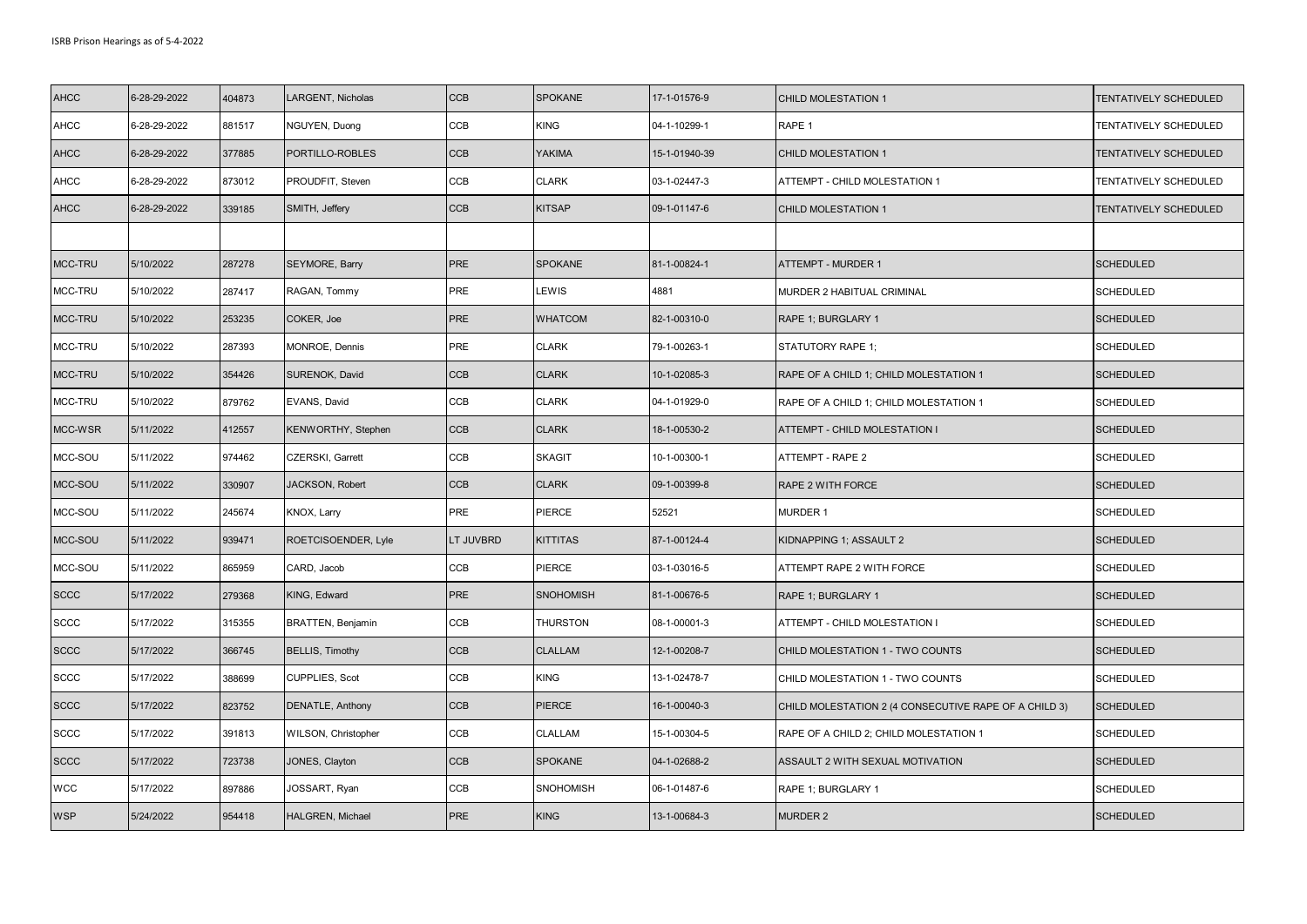| <b>WSP</b>  | 5/24/2022 | 738114 | NGOEUNG, Nga             | AM JUVBRD  | PIERCE              | 94-1-03719-8  | <b>AGGRAVATED MURDER 1</b>                                                  | <b>SCHEDULED</b> |
|-------------|-----------|--------|--------------------------|------------|---------------------|---------------|-----------------------------------------------------------------------------|------------------|
| <b>WSP</b>  | 5/24/2022 | 386164 | WILSON, Dale             | <b>CCB</b> | <b>DOUGLAS</b>      | 14-1-00178-2  | RAPE OF A CHILD 1                                                           | <b>SCHEDULED</b> |
| <b>WSP</b>  | 5/24/2022 | 312940 | SANCHEZ, Sonny           | CCB        | <b>SKAMANIA</b>     | 07-1-00058-3  | RAPE OF A CHILD 1                                                           | <b>SCHEDULED</b> |
| <b>WSP</b>  | 5/24/2022 | 356742 | SCANLON, John            | <b>CCB</b> | <b>JEFFERSON</b>    | 11-1-00178-0  | <b>CHILD MOLESTATION 1</b>                                                  | <b>SCHEDULED</b> |
| <b>WSP</b>  | 5/24/2022 | 304459 | <b>WEST, Cionte</b>      | <b>CCB</b> | <b>KING</b>         | 06-1-09266-6  | INDECENT LIBERTIES WITH FORCIBLE COMPULSION                                 | <b>SCHEDULED</b> |
| <b>WSP</b>  | 5/24/2022 | 387612 | <b>BRADFORD, Timothy</b> | <b>CCB</b> | <b>KING</b>         | 18-1-06240-0  | ASSAULT 2 WITH INTENT TO COMMIT A FELONY ENHANCEMENT 1<br>SEXUAL MOTIVATION | <b>SCHEDULED</b> |
| <b>CRCC</b> | 5/25/2022 | 330883 | BROWN, Jeremy            | <b>CCB</b> | PIERCE              | 08-1-05091-4  | CHILD MOLESTATION - TWO COUNTS                                              | <b>SCHEDULED</b> |
| <b>CRCC</b> | 5/25/2022 | 408154 | SIZER, Donald            | CCB        | <b>BENTON</b>       | 18-1-00066-5  | ATTEMPT RAPE OF A CHILD 2                                                   | <b>SCHEDULED</b> |
| <b>CRCC</b> | 5/25/2022 | 370433 | MICKELS, Kevin           | CCB        | <b>CLARK</b>        | 13-1-01036-4  | RAPE OF A CHILD 1                                                           | <b>SCHEDULED</b> |
| <b>CRCC</b> | 5/25/2022 | 799668 | PARKS, Jonathan          | <b>CCB</b> | <b>PIERCE</b>       | 03-1-00451-2  | RAPE 2 WITH FORCE                                                           | <b>SCHEDULED</b> |
| <b>CRCC</b> | 5/25/2022 | 366111 | PERKINS, Rodney          | CCB        | <b>GRAYS HARBOR</b> | 14-1-00230-3  | ATTEMPT - KIDNAPPING 2 WITH SEXUAL MOTIVATION                               | <b>SCHEDULED</b> |
| <b>CRCC</b> | 5/25/2022 | 948618 | PETTY, Marco             | <b>CCB</b> | <b>KITSAP</b>       | 02-1-00133-3  | <b>CHILD MOLESTATION 1</b>                                                  | <b>SCHEDULED</b> |
| <b>CRCC</b> | 5/26/2022 | 415250 | PACHECO, Cornelio        | <b>CCB</b> | <b>GRAYS HARBOR</b> | 18-1-007721-4 | CHILD MOLESTATION 1                                                         | <b>SCHEDULED</b> |
| <b>CRCC</b> | 5/26/2022 | 415097 | FREGOSO-COLMENARES, J    | <b>CCB</b> | <b>KING</b>         | 17-1-05185-0  | <b>CHILD MOLESTATION 1</b>                                                  | <b>SCHEDULED</b> |
| <b>CRCC</b> | 5/26/2022 | 307555 | BOARDWAY, John           | CCB        | SNOHOMISH           | 08-1-01724-3  | CHILD MOLESTATION 1                                                         | <b>SCHEDULED</b> |
| <b>AHCC</b> | 5/18/2022 | 791821 | COMTE, Michael           | CCB        | <b>PIERCE</b>       | 10-1-02684-5  | RAPE OF A CHILD 1                                                           | <b>SCHEDULED</b> |
| <b>AHCC</b> | 5/18/2022 | 287319 | FORREST, Warren          | PRE        | <b>CLARK</b>        | 10264         | <b>MURDER 1</b>                                                             | <b>SCHEDULED</b> |
| <b>AHCC</b> | 5/18/2022 | 332827 | PACHECO-ROSAS, Roberto   | CCB        | <b>GRAYS HARBOR</b> | 09-1-00208-1  | RAPE OF A CHILD 1; RAPE OF A CHILD 2                                        | <b>SCHEDULED</b> |
| <b>AHCC</b> | 5/18/2022 | 950589 | GRANT, Michael           | <b>CCB</b> | OKANOGAN            | 05-1-00322-5  | RAPE OF A CHILD 1 - TWO COUNTS                                              | <b>SCHEDULED</b> |
| <b>AHCC</b> | 5/18/2022 | 918935 | KING, Gary               | <b>CCB</b> | <b>KING</b>         | 07-1-00924-4  | CHILD MOLESTATION 1 - TWO COUNTS                                            | <b>SCHEDULED</b> |
| <b>AHCC</b> | 5/18/2022 | 712909 | MCNEAL, William          | CCB        | <b>CLARK</b>        | 07-1-02021-7  | ASSAULT 2 WITH SEXUAL MOTIVATION                                            | SCHEDULED        |
| <b>AHCC</b> | 5/19/2022 | 922691 | SANDERS, Michael         | <b>CCB</b> | <b>SPOKANE</b>      | 17-1-02441-5  | RESIDENTIAL BURGLARY WITH SEXUAL MOTIVATION                                 | <b>SCHEDULED</b> |
| <b>AHCC</b> | 5/19/2022 | 293155 | ROWLEY, Joseph           | CCB        | PIERCE              | 12-1-00570-4  | RAPE OF A CHILD 2                                                           | <b>SCHEDULED</b> |
| <b>AHCC</b> | 5/19/2022 | 368957 | <b>DEUSON, Aaron</b>     | <b>CCB</b> | <b>SNOHOMISH</b>    | 13-1-00426-1  | CHILD MOLESTAITON 1                                                         | <b>SCHEDULED</b> |
| <b>AHCC</b> | 5/19/2022 | 387964 | RAMIREZ, Julio           | <b>CCB</b> | <b>SPOKANE</b>      | 15-1-01651-3  | RAPE 2 - VICTIM INCAPABLE OF CONSENT                                        | <b>SCHEDULED</b> |
| <b>AHCC</b> | 5/19/2022 | 342816 | OASE, Christopher        | CCB        | <b>KING</b>         | 10-1-01036-6  | CHILD MOLESTATION 1                                                         | <b>SCHEDULED</b> |
| <b>AHCC</b> | 5/19/2022 | 407719 | CELIS HERNANDEZ, Marco   | CCB        | <b>BENTON</b>       | 17-1-00753-0  | ATTEMPT - RAPE OF CHILD 1                                                   | <b>SCHEDULED</b> |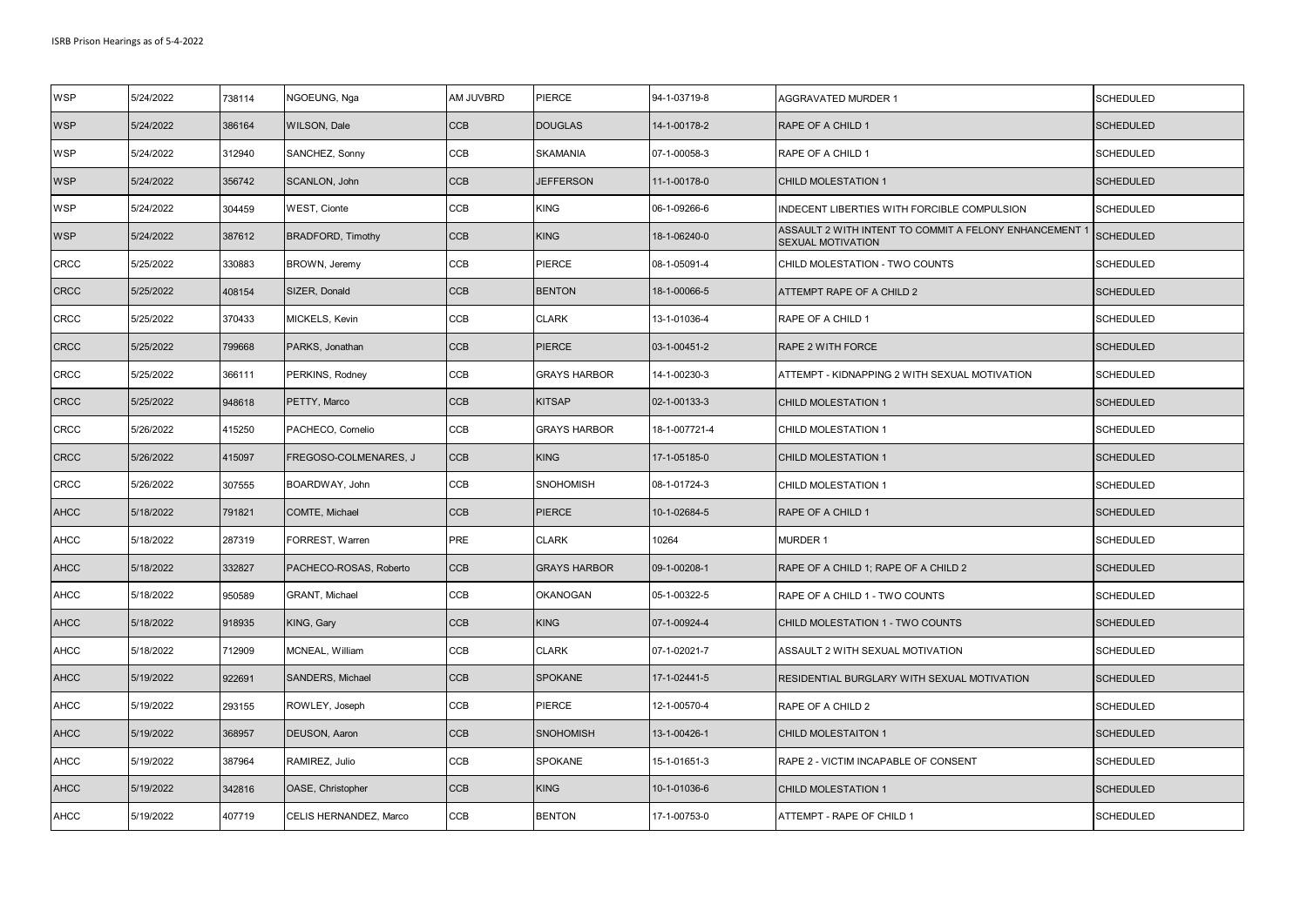| <b>AHCC</b> | 6/1/2022 | 798526 | CRANE, Joshua            | <b>CCB</b> | <b>STEVENS</b>   | 16-1-00207-7  | CHILD MOLESTAITON 1- TWO COUNTS                                                     | <b>CONTINUED</b>        |
|-------------|----------|--------|--------------------------|------------|------------------|---------------|-------------------------------------------------------------------------------------|-------------------------|
| <b>AHCC</b> | 6/1/2022 | 354341 | KING, Brian              | CCB        | YAKIMA           | 11-1-00757-5  | CHILD MOLESTATION 1 - TWO COUNTS                                                    | SCHEDULED               |
| <b>AHCC</b> | 6/1/2022 | 365438 | FRENCH, Alan             | <b>CCB</b> | <b>YAKIMA</b>    | 12-1-01697-1  | <b>CHILD MOLESTATION 1</b>                                                          | <b>SCHEDULED</b>        |
| <b>AHCC</b> | 6/1/2022 | 375517 | <b>WALKER, Anthony</b>   | <b>CCB</b> | <b>GRANT</b>     | 14-1-00267-2  | CHILD MOLESTATION 1                                                                 | <b>SCHEDULED</b>        |
| <b>AHCC</b> | 6/1/2022 | 402949 | <b>WILKOWSKI, Arthur</b> | <b>CCB</b> | <b>WHATCOM</b>   | 16-1-00728-0  | RAPE 2 - VICTIM INCAPABLE OF CONSENT                                                | <b>SCHEDULED</b>        |
| <b>AHCC</b> | 6/1/2022 | 370437 | MOON, Larry              | CCB        | <b>KISTAP</b>    | 13-1-00631-4  | RAPE OF A CHILD 1                                                                   | <b>SCHEDULED</b>        |
| <b>AHCC</b> | 6/1/2022 | 869637 | <b>BORIS, Gregory</b>    | <b>CCB</b> | <b>KITSAP</b>    | 04-1-00411-8  | RAPE 2                                                                              | <b>SCHEDULED</b>        |
| <b>AHCC</b> | 6/2/2022 | 739619 | WRIGHT, Michael          | <b>CCB</b> | <b>SPOKANE</b>   | 05-1-02173-1  | RAPE 2 WITH FORCE                                                                   | <b>SCHEDULED</b>        |
| <b>AHCC</b> | 6/2/2022 | 855655 | COLLINS, Jeffrey         | <b>CCB</b> | <b>THURSTON</b>  | 02-1-01070-2  | RAPE OF A CHILD 2                                                                   | <b>SCHEDULED</b>        |
| <b>AHCC</b> | 6/2/2022 | 898052 | NOMEE, Eugene            | CCB        | <b>MASON</b>     | 06-1-00229-6  | ATTEMPT - RAPE 2                                                                    | <b>SCHEDULED</b>        |
| <b>AHCC</b> | 6/2/2022 | 892259 | STEWART, Kenneth         | <b>CCB</b> | <b>SNOHOMISH</b> | 04-1-03013-1  | ASSAULT 2 WITH SEXUAL MOTIVATION                                                    | <b>SCHEDULED</b>        |
| <b>AHCC</b> | 6/2/2022 | 427778 | SWAIN, Richard           | CCB        | CHELAN           | 20-1-001550-4 | ASSAULT 2 WITH SEXUAL MOTIVATION                                                    | <b>SCHEDULED</b>        |
| <b>AHCC</b> | 6/2/2022 | 300458 | VANDAMENT, David         | <b>CCB</b> | <b>KITSAP</b>    | 06-1-00867-5  | RAPE OF A CHILD 1                                                                   | <b>SCHEDULED</b>        |
| <b>AHCC</b> | 6/2/2022 | 312344 | YORK, Kyle               | CCB        | <b>CLARK</b>     | 06-1-02478-8  | RAPE OF A CHILD 1                                                                   | SCHEDULED               |
|             |          |        |                          |            |                  |               |                                                                                     |                         |
| MCC-TRU     | 4/5/2022 | 261754 | NASON, Norman            | PRE        | <b>SPOKANE</b>   | 79-1-00249-7  | <b>STATUTORY RAPE 1</b>                                                             | CONDITIONALLY PAROLABLE |
| MCC-TRU     | 4/5/2022 | 841844 | TROBEE, Dennis           | <b>CCB</b> | <b>PIERCE</b>    | 02-1-01817-5  | RAPE OF A CHILD 2 - TWO COUNTS                                                      | <b>SCHEDULED</b>        |
| MCC-TRU     | 4/5/2022 | 879762 | EVANS, David             | CCB        | <b>CLARK</b>     | 04-1-01929-0  | RAPE OF A CHILD 1; CHILD MOLESTATION 1                                              | CONTINUED               |
| MCC-TRU     | 4/5/2022 | 353113 | JACAWAY, Christopher     | <b>CCB</b> | LEWIS            | 11-1-00630-6  | ATTEMPT - RAPE 2 WITH FORCE                                                         | <b>SCHEDULED</b>        |
| MCC-TRU     | 4/5/2022 | 881080 | KOC, Viraveth            | CCB        | <b>KING</b>      | 04-1-03379-5  | RAPE OF A CHILD 2 - TWO COUNTS; RAPE OF A CHILD 1                                   | <b>SCHEDULED</b>        |
| MCC-TRU     | 4/5/2022 | 849473 | <b>WAGNER, Santorrio</b> | <b>CCB</b> | PIERCE           | 07-1-01847-8  | RAPE OF A CHILD 1 - THREE COUNTS                                                    | <b>SCHEDULED</b>        |
| MCC-TRU     | 4/5/2022 | 382936 | FORCHA-WILLIAMS, Derrius | CCB        | KING             | 13-1-12060-3  | RAPE 2 WITH FORCE                                                                   | <b>SCHEDULED</b>        |
| MCC-TRU     | 4/6/2022 | 852967 | <b>BROUSSEAU, Reed</b>   | <b>CCB</b> | <b>SKAGIT</b>    | 02-1-00614-0  | RAPE OF A CHILD 1                                                                   | <b>SCHEDULED</b>        |
| MCC-TRU     | 4/6/2022 | 308883 | <b>BROWN, Kevin</b>      | CCB        | <b>CLARK</b>     | 09-1-01242-3  | RAPE OF ACHILD 2                                                                    | <b>SCHEDULED</b>        |
| MCC-TRU     | 4/6/2022 | 407326 | HUNT, Donteas            | <b>CCB</b> | PIERCE           | 17-1-02922-1  | INDECENT LIBERTIES (WITH FORCIBLE COMPULSION)                                       | <b>SCHEDULED</b>        |
| MCC-TRU     | 4/6/2022 | 400180 | CORDOVA, Marcus          | CCB        | PIERCE           | 16-1-04640-3  | ASSAULT 2 WITH SEXUAL MOTIVATION                                                    | SCHEDULED               |
| MCC-TRU     | 4/6/2022 | 755600 | <b>KAYSER, Keith</b>     | <b>CCB</b> | LEWIS            | 13-1-01219-1  | POSSESS OF DEPICT OF MINOR ENGAGED IN SEX EXPLICIT<br><b>CONDUCT - THREE COUNTS</b> | <b>SCHEDULED</b>        |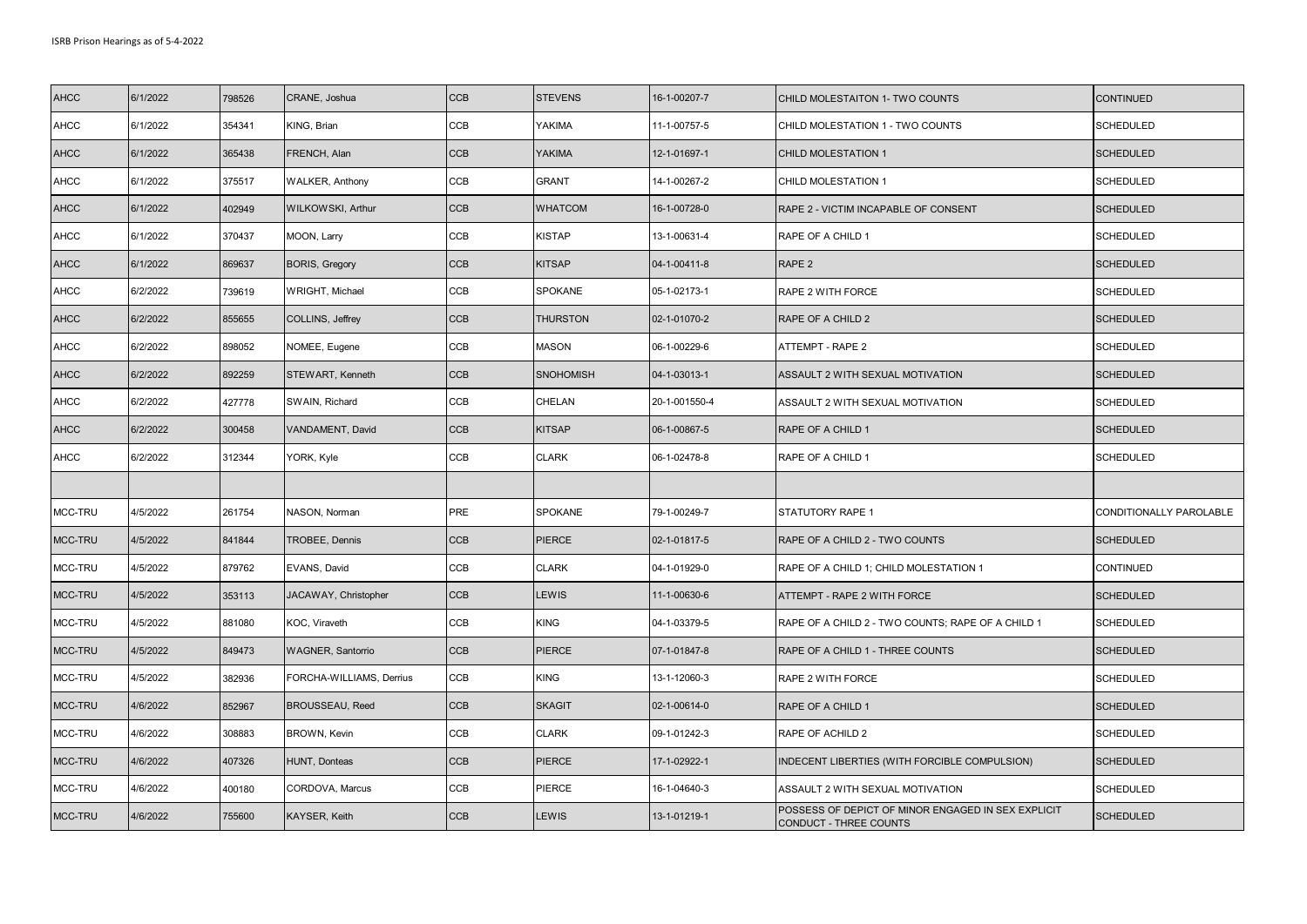| MCC-TRU     | 4/6/2022  | 868975 | JACKSON, Robert              | CCB        | <b>KING</b>         | 06-1-12336-7  | RAPE 1 - TWO COUNTS; ROBBERY 1; ROBBERY 2 | <b>SCHEDULED</b> |
|-------------|-----------|--------|------------------------------|------------|---------------------|---------------|-------------------------------------------|------------------|
| MCC-TRU     | 4/6/2022  | 710713 | EVANS, Melvin                | CCB        | <b>KING</b>         | 07-1-02290-9  | RAPE OF A CHILD 1                         | <b>SCHEDULED</b> |
| MCC-SOU     | 4/7/2022  | 330907 | JACKSON, Robert              | CCB        | <b>CLARK</b>        | 09-1-00399-8  | RAPE 2 WITH FORCE                         | <b>SCHEDULED</b> |
| MCC-SOU     | 4/7/2022  | 411431 | DOMINGO, Jesus               | CCB        | <b>KING</b>         | 17-1-00064-3  | <b>CHILD MOLESTATION 1</b>                | <b>SCHEDULED</b> |
| MCC-IMU     | 4/7/2022  | 881508 | LEACH, Antoine               | CCB        | <b>THURSTON</b>     | 03-1-02149-4  | RAPE OF A CHILD 1                         | <b>SCHEDULED</b> |
| MCC-WSR     | 4/7/2022  | 375332 | CAIN, Richard                | CCB        | <b>BENTON</b>       | 1-11-00627-5  | CHILD MOLESTATION 1                       | <b>SCHEDULED</b> |
| MCC-WSR     | 4/7/202   | 344761 | GUSTAFSON, Nathan            | CCB        | <b>BENTON</b>       | 1-01-00647-1  | RAPE OF A CHILD 1                         | <b>SCHEDULED</b> |
| <b>SCCC</b> | 4/12/2022 | 622995 | <b>FRAMPTON, Morris</b>      | PRE        | <b>KING</b>         | 06-1-01625-1  | <b>MURDER 2</b>                           | NOT PAROLABLE    |
| <b>SCCC</b> | 4/12/2022 | 630245 | <b>VASTER, Maurice</b>       | PRE        | <b>KING</b>         | 80-1-00122-8  | RAPE 1 - TWO COUNTS; ROBBERY 1; ROBBERY 2 | NOT PAROLABLE    |
| <b>SCCC</b> | 4/12/2022 | 862707 | <b>BARNES, James</b>         | CCB        | <b>KING</b>         | 03-1-10215-2  | THREE COUNTS CHILD MOLESTATION 1          | NOT RELEASABLE   |
| <b>SCCC</b> | 4/12/2022 | 401376 | AGULTO, William              | CCB        | PIERCE              | 16-1-03340-9  | CHILD MOLSTATION 1 - TWO COUNTS           | SCHEDULED        |
| <b>SCCC</b> | 4/12/2022 | 359904 | <b>BARRETT, Allen</b>        | CCB        | <b>KING</b>         | 11-1-07879-1  | RAPE OF A CHILD 2                         | <b>SCHEDULED</b> |
| <b>SCCC</b> | 4/12/2022 | 358657 | SANDERS, Robert              | CCB        | <b>THURSTON</b>     | 11-1-00440-0  | RAPE OF A CHILD 2                         | <b>SCHEDULED</b> |
| <b>SCCC</b> | 4/12/2022 | 784279 | REGAS, Justine               | CCB        | <b>CLARK</b>        | 09-1-00304-1  | KIDNAPPING 1 - WITH SEXUAL MOTIVATION     | <b>SCHEDULED</b> |
| CBCC        | 4/13/2022 | 864199 | SAAVEDRA, Fidensio           | CCB        | YAKIMA              | 03-1-00281-5  | RAPE OF A CHILD 1                         | NOT RELEASABLE   |
| <b>WCC</b>  | 4/13/2022 | 331867 | DAME, Eugene                 | CCB        | <b>KING</b>         | 08-1-09693-5  | RAPE OF A CHILD 2                         | <b>SCHEDULED</b> |
| <b>WCC</b>  | 4/13/2022 | 821192 | RIDLEY, Jason                | CCB        | <b>MASON</b>        | 03-1-00225-9  | <b>ATTEMPT RAPE 2</b>                     | <b>SCHEDULED</b> |
| <b>WCC</b>  | 4/13/2022 | 422799 | SMITH, Lamar                 | CCB        | <b>THURSTON</b>     | 19-1-003553-4 | ATTEMPT RAPE OF A CHILD 2                 | <b>SCHEDULED</b> |
| <b>WCCW</b> | 4/18/2022 | 422266 | MCMANIS, Sandra              | CCB        | SPOKANE             | 16-1-02594-4  | ASSAULT 2 WITH SEXUAL MOTIVATION          | <b>SCHEDULED</b> |
| <b>AHCC</b> | 4/19/2022 | 323638 | LAFERRIERE, Scott AKA Sophia | <b>CCB</b> | <b>KING</b>         | 10-1-08342-8  | <b>CHILD MOLESTATION 1</b>                | NOT RELEASABLE   |
| <b>AHCC</b> | 4/19/2022 | 406976 | MILLER, Nicholas             | CCB        | <b>GRAYS HARBOR</b> | 17-1-006171-4 | CHILD MOLESTATION 1                       | <b>SCHEDULED</b> |
| <b>AHCC</b> | 4/19/2022 | 798526 | CRANE, Joshua                | CCB        | <b>STEVENS</b>      | 16-1-00207-7  | CHILD MOLESTAITON 1- TWO COUNTS           | <b>CONTINUED</b> |
| <b>AHCC</b> | 4/19/2022 | 869637 | <b>BORIS, Gregory</b>        | CCB        | <b>KITSAP</b>       | 04-1-00411-8  | RAPE <sub>2</sub>                         | CONTINUED        |
| <b>AHCC</b> | 4/19/2022 | 250972 | MAXWELL, Dana                | CCB        | <b>FRANKLIN</b>     | 04-1-50063-9  | CHILD MOLESTATION 1                       | <b>SCHEDULED</b> |
| <b>AHCC</b> | 4/19/2022 | 398752 | BRYANT, Justin               | CCB        | <b>KITSAP</b>       | 15-1-01104-7  | CHILD MOLESTATION 1                       | <b>SCHEDULED</b> |
| <b>AHCC</b> | 4/20/2022 | 370437 | MOON, Larry                  | CCB        | <b>KISTAP</b>       | 13-1-00631-4  | RAPE OF A CHILD 1                         | <b>CONTINUED</b> |
| <b>AHCC</b> | 4/20/2022 | 353993 | THUESON, Richard             | CCB        | <b>ASOTIN</b>       | 11-1-00061-5  | RAPE OF A CHILD 2                         | <b>SCHEDULED</b> |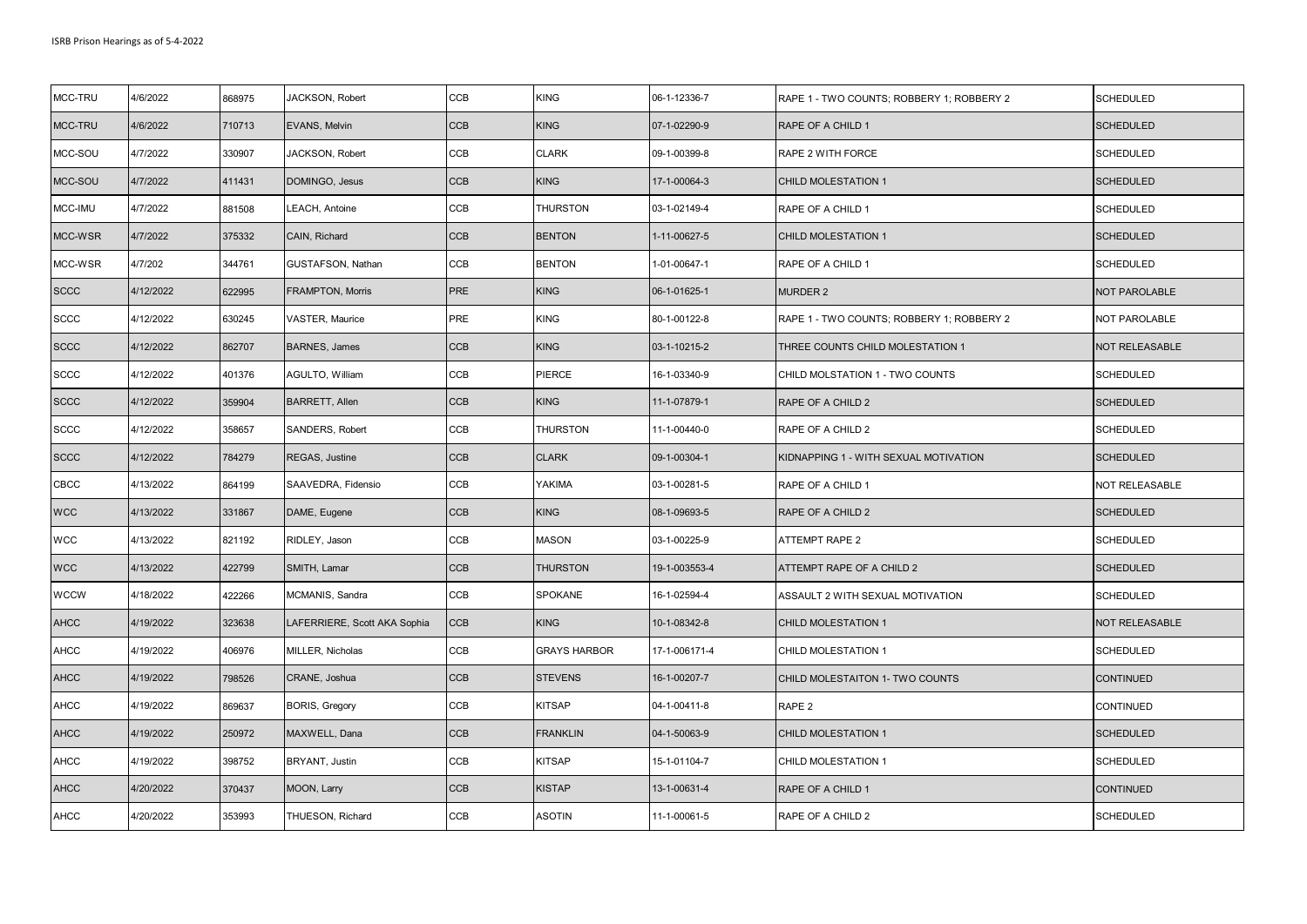| <b>AHCC</b> | 4/20/2022 | 271998 | POLLARD, Carroll        | <b>CCB</b>    | <b>CLARK</b>    | 02-1-02228-6  | RAPE OF A CHILD 2                                 | <b>RELEASABLE</b>      |
|-------------|-----------|--------|-------------------------|---------------|-----------------|---------------|---------------------------------------------------|------------------------|
| <b>AHCC</b> | 4/20/2022 | 340576 | MITCHELL, Daquan        | CCB           | SNOHOMISH       | 09-1-01669-5  | CHILD MOLESTATION 1                               | <b>SCHEDULED</b>       |
| <b>AHCC</b> | 4/26/2022 | 258422 | <b>FRICK, Charles</b>   | PRE           | <b>KING</b>     | 82-1-03262-6  | RAPE 2; RAPE 1; ATTEMPT RAPE 2                    | <b>SCHEDULED</b>       |
| <b>AHCC</b> | 4/26/2022 | 336396 | <b>BEARDSLEY, Dale</b>  | CCB           | <b>CLARK</b>    | 09-1-01598-8  | RAPE OF A CHILD 1 - TWO COUNTS                    | <b>SCHEDULED</b>       |
| <b>AHCC</b> | 4/26/2022 | 426454 | SANTACRUZ, Robert       | <b>CCB</b>    | <b>ISLAND</b>   | 19-1-00296-15 | ATTEMPT RAPE 2 VICTIM INCAPABLE OF CONSENT        | <b>SCHEDULED</b>       |
| <b>AHCC</b> | 4/26/2022 | 395339 | RIOS-SALINAS, Jose      | CCB           | <b>KING</b>     | 16-1-02957-1  | CHILD MOLESTATION 1                               | NOT RELEASABLE         |
| <b>AHCC</b> | 4/26/2022 | 328114 | RITZ, Rennie            | CCB           | <b>ADAMS</b>    | 08-1-00145-8  | CHILD MOLESTATION 1 - TWO COUNTS                  | <b>SCHEDULED</b>       |
| <b>AHCC</b> | 4/26/2022 | 839002 | HOOD, Joshua            | CCB           | SPOKANE         | 03-1-04021-6  | ATTEMP RAPE WITH FORCE                            | <b>SCHEDULED</b>       |
| <b>AHCC</b> | 4/27/2022 | 410461 | ANSPACH, Maxwell        | <b>CCB</b>    | <b>CLARK</b>    | 18-1-00370-9  | INDECENT LIERTIES (WITH FORCIBLE COMPULSTION)     | <b>SCHEDULED</b>       |
| <b>AHCC</b> | 4/27/2022 | 911749 | POWE, Melvin            | CCB           | SPOKANE         | 07-1-03688-2  | INCEST 1; RAPE OF A CHILD 3                       | <b>SCHEDULED</b>       |
| <b>AHCC</b> | 4/27/2022 | 383419 | RUDOLPH, Elliott        | CCB           | <b>CLARK</b>    | 14-1-02005-8  | RAPE 2 - VICTIM IS INCAPABLE OF CONSENT           | <b>SCHEDULED</b>       |
| <b>AHCC</b> | 4/27/2022 | 925829 | MACY, Mark              | CCB           | <b>KITSAP</b>   | 11-1-00854-0  | ASSAULT 2 WITH SEXUAL MOTIVATION                  | <b>SCHEDULED</b>       |
| <b>AHCC</b> | 4/27/2022 | 371468 | TREVINO, Antonio        | CCB           | <b>FRANKLIN</b> | 13-1-50295-9  | RAPE OF A CHILD 2                                 | <b>SCHEDULED</b>       |
| <b>AHCC</b> | 4/27/2022 | 375332 | CAIN, Richard           | CCB           | <b>BENTON</b>   | 111-00627-5   | CHILD MOLESTATION 1                               | <b>SCHEDULED</b>       |
|             |           |        |                         |               |                 |               |                                                   |                        |
| MCC-TRU     | 3/1/2022  | 885632 | HOCH, Jeffery           | CCB           | COWLIZ          | 05-1-00510-3  | TWO COUNTS RAPE OF A CHILD 2                      | NOT RELEASABLE         |
| MCC-TRU     | 3/1/2022  | 266558 | FISHER, Curtis          | <b>JUVBRD</b> | YAKIMA          | 79-1-00613-6  | <b>MURDER 2</b>                                   | NOT PAROLABLE          |
| MCC-TRU     | 3/1/2022  | 862756 | OLSON, Thomas           | CCB           | PIERCE          | 02-1-03477-4  | RAPE OF A CHAILD 1 - TWO COUNTS                   | NOT RELEASABLE         |
| MCC-TRU     | 3/1/2022  | 903820 | JOHNSON, Kenneth        | PRE           | <b>CLALLAM</b>  | 6363          | RAPE 1; ASSAULT 1                                 | NOT PAROLABLE          |
| MCC-TRU     | 3/1/2022  | 365213 | HAUFF, JR., John        | CCB           | <b>KING</b>     | 11-1-02842-5  | RAPE 2 WITH FORCE                                 | RELEASABLE             |
| MCC-TRU     | 3/2/2022  | 318326 | <b>BRULOTTE, Thomas</b> | <b>CCB</b>    | <b>YAKIMA</b>   | 07-1-02714-4  | RAPE OF A CHILD 2                                 | NOT RELEASABLE         |
| MCC-TRU     | 3/2/2022  | 310592 | SALGADO, Elias          | CCB           | YAKIMA          | 05-1-02941-8  | CHILD MOLESTATION 1; TWO COUNTS RAPE OF A CHILD 2 | RELEASABLE             |
| MCC-TRU     | 3/2/2022  | 830634 | KING, Ricky             | CCB           | <b>KING</b>     | 14-1-01963-3  | CHILD MOLESTATION 1                               | RELEASABLE TO CS CAUSE |
| MCC-TRU     | 3/2/2022  | 768445 | BOCOOK, Jason           | CCB           | SPOKANE         | 03-1-02603-5  | ASSAULT 2 WITH SEXUAL MOTIVATION                  | NOT RELEASALBE         |
| MCC-TRU     | 3/2/2022  | 344385 | <b>WILKINS, Steven</b>  | <b>CCB</b>    | <b>BENTON</b>   | 10-1-00406-1  | RAPE OF A CHILD 1                                 | <b>RELEASABLE</b>      |
| MCC-TRU     | 3/2/2022  | 368972 | VANCE, Michael          | CCB           | PIERCE          | 13-1-01574-1  | THREE COUNTS CHILD MOLESTATION 1                  | RELEASABLE             |
| MCC-TRU     | 3/3/2022  | 281508 | ROTH, Martin            | PRE           | <b>KING</b>     | 81-1-03003-0  | RAPE 1; ROBBERY 1                                 | PAROLABLE TO DETAINER  |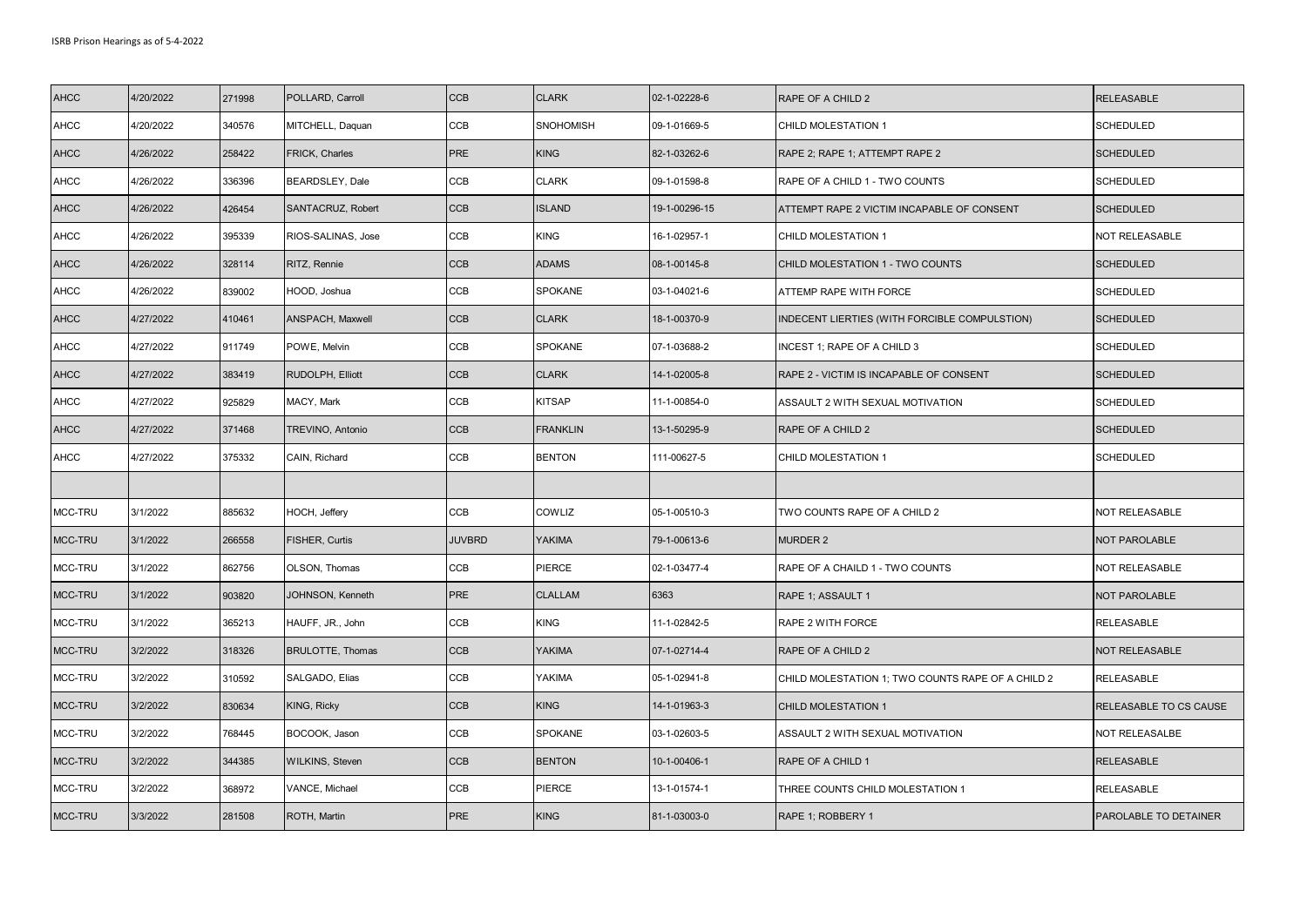| MCC-TRU     | 3/3/2022  | 385109 | MOLNAR, Laszlo         | CCB           | <b>KING</b>      | 14-1-06526-1  | RAPE 2 VICTIM IS INCAPABLE OF CONSENT             | RELEASABLE               |
|-------------|-----------|--------|------------------------|---------------|------------------|---------------|---------------------------------------------------|--------------------------|
| MCC-TRU     | 3/3/2022  | 344523 | MANNING, David         | CCB           | PIERCE           | 09-1-05685-6  | TWO COUNTS RAPE OF A CHILD 2                      | <b>RELEASABLE</b>        |
| MCC-TRU     | 3/3/2022  | 760022 | KLINGER, Michael       | CCB           | PIERCE           | 16-1-00087-0  | TWO COUNTS CHILD MOLESTATION 1                    | RELEASABLE               |
| MCC-TRU     | 3/3/2022  | 416065 | PHILBROOK, John        | <b>CCB</b>    | <b>SNOHOMISH</b> | 17-1-014633-1 | <b>CHILD MOLESTATION 1</b>                        | <b>RELEASABLE</b>        |
| <b>SCCC</b> | 3/8/2022  | 393614 | PIERCE, Jimmy          | CCB           | PIERCE           | 15-1-00480-0  | ATTEMPT CHILD MOLESTATION 1; CHILD MOLESTATION 1  | RELEASABLE               |
| <b>SCCC</b> | 3/8/2022  | 760128 | FOWLER, Kevin          | CCB           | <b>PIERCE</b>    | 06-1-00321-9  | <b>ASSAULT 1</b>                                  | RELEASABLE TO CS CAUSE   |
| <b>SCCC</b> | 3/8/2022  | 354926 | WADDELL, James         | CCB           | SNOHOMISH        | 11-1-00802-3  | CHILD MOLESTATION 1                               | NOT RELEASABLE           |
| <b>SCCC</b> | 3/8/2022  | 853379 | STIDONS, Tamarcus      | <b>CCB</b>    | <b>PIERCE</b>    | 02-1-04004-9  | ASSAULT 2 WITH A DEADLY WEAPON                    | <b>RELEASABLE</b>        |
| <b>SCCC</b> | 3/8/2022  | 886465 | OWENS, Jonathan        | CCB           | Benton           | 07-1-00235-2  | RAPE OF A CHILD 1                                 | RELEASABLE               |
| <b>SCCC</b> | 3/8/2022  | 862707 | <b>BARNES, James</b>   | CCB           | <b>KING</b>      | 03-1-10215-2  | THREE COUNTS CHILD MOLESTATION 1                  | <b>CONTINUED</b>         |
| <b>SCCC</b> | 3/8/2022  | 987004 | <b>AUSTIN, Terry</b>   | CCB           | <b>CLARK</b>     | 06-1-00909-6  | TWO COUNTS RAPE OF A CHILD 1; CHILD MOLESTATION 1 | RELEASABLE               |
| <b>WCC</b>  | 3/9/2022  | 429789 | MCWILLIAMS, Lawrence   | <b>CCB</b>    | <b>KING</b>      | 18-1-01191-1  | ASSAULT OF A CHILD WITH SEXUAL MOTIVATION         | NOT RELEASABLE           |
| MCC-SOU     | 3/15/2022 | 952318 | MELTON, Lonnie         | CCB           | <b>CLARK</b>     | 09-1-02066-3  | <b>BURGLARY 1 SEXUAL MOTIVATION ENHANCEMENT</b>   | <b>RELEASABLE</b>        |
| MCC-SOU     | 3/15/2022 | 719630 | WATSON, Michael        | CCB           | <b>KING</b>      | 03-1-08229-1  | ATTEMPT RAPE 2 WITH FORCE                         | <b>RELEASABLE</b>        |
| MCC-SOU     | 3/15/2022 | 305394 | RAMOS, Antonio         | CCB           | CHELAN           | 06-1-00317-0  | ASSAULT 2 WITH SEXUAL MOTIVATION                  | NOT RELEASABLE           |
| MCC-SOU     | 3/15/2022 | 805074 | <b>WOODELL, Rory</b>   | CCB           | <b>WHATCOM</b>   | 03-1-01244-3  | <b>CHILD MOLESTATION 1</b>                        | NOT RELEASABLE           |
| MCC-SOU     | 3/15/2022 | 865959 | CARD, Jacob            | CCB           | PIERCE           | 03-1-03016-5  | ATTEMPT RAPE 2 WITH FORCE                         | FIRST REFUSAL OF HEARING |
| MCC-WSR     | 3/16/2022 | 422101 | KU-LIZMA, Gustavo      | CCB           | <b>KING</b>      | 19-1-04790-5  | <b>ATTEMPT CHILD MOLESTATION 1</b>                | <b>RELEASABLE</b>        |
| MCC-WSR     | 3/16/2022 | 273053 | PAULEY, Timothy        | PRE           | <b>KING</b>      | 80-1-02459-7  | TWO COUNTS MURDER 1                               | PAROLABLE                |
| MCC-SOU     | 3/16/2022 | 851075 | <b>GRIFFIN, Robert</b> | CCB           | <b>COWLITZ</b>   | 02-1-01093-5  | RAPE 1                                            | NOT RELEASABLE           |
| MCC-SOU     | 3/16/2022 | 390599 | DIONICIO, Andres       | CCB           | YAKIMA           | 12-1-01969-5  | RAPE OF A CHILD 1                                 | RELEASABLE               |
| MCC-SOU     | 3/16/2022 | 361635 | JACKSON, Verne         | CCB           | <b>COWLITZ</b>   | 11-1-01337-2  | RAPE OF A CHILD 1; CHILD MOLESTATION 1            | <b>RELEASABLE</b>        |
| <b>WSP</b>  | 3/22/2022 | 410771 | ALLEE, Amos            | CCB           | THURSTON         | 18-1-00625-34 | CHILD MOLESTATION 1                               | NOT RELEASABLE           |
| <b>WSP</b>  | 3/22/2022 | 855146 | GROTE, Jeffrey         | <b>JUVBRD</b> | <b>SNOHOMISH</b> | 01-1-00805-1  | <b>MURDER 1</b>                                   | <b>RELEASABLE</b>        |
| <b>WSP</b>  | 3/22/2022 | 257825 | REED, Kenneth          | PRE           | <b>OKANOGAN</b>  | 6355          | <b>ASSAULT 1</b>                                  | NOT PAROLABLE            |
| <b>WSP</b>  | 3/22/2022 | 278123 | CARRIER, Harry         | CCB           | <b>PIERCE</b>    | 04-1-03722-2  | CHILD MOLESTATION 1                               | NOT RELEASABLE           |
| <b>WSP</b>  | 3/22/2022 | 862555 | SMITH, James           | CCB           | <b>KITSAP</b>    | 03-1-01153-1  | CHILD MOLESTATION 1                               | NOT RELEASABLE           |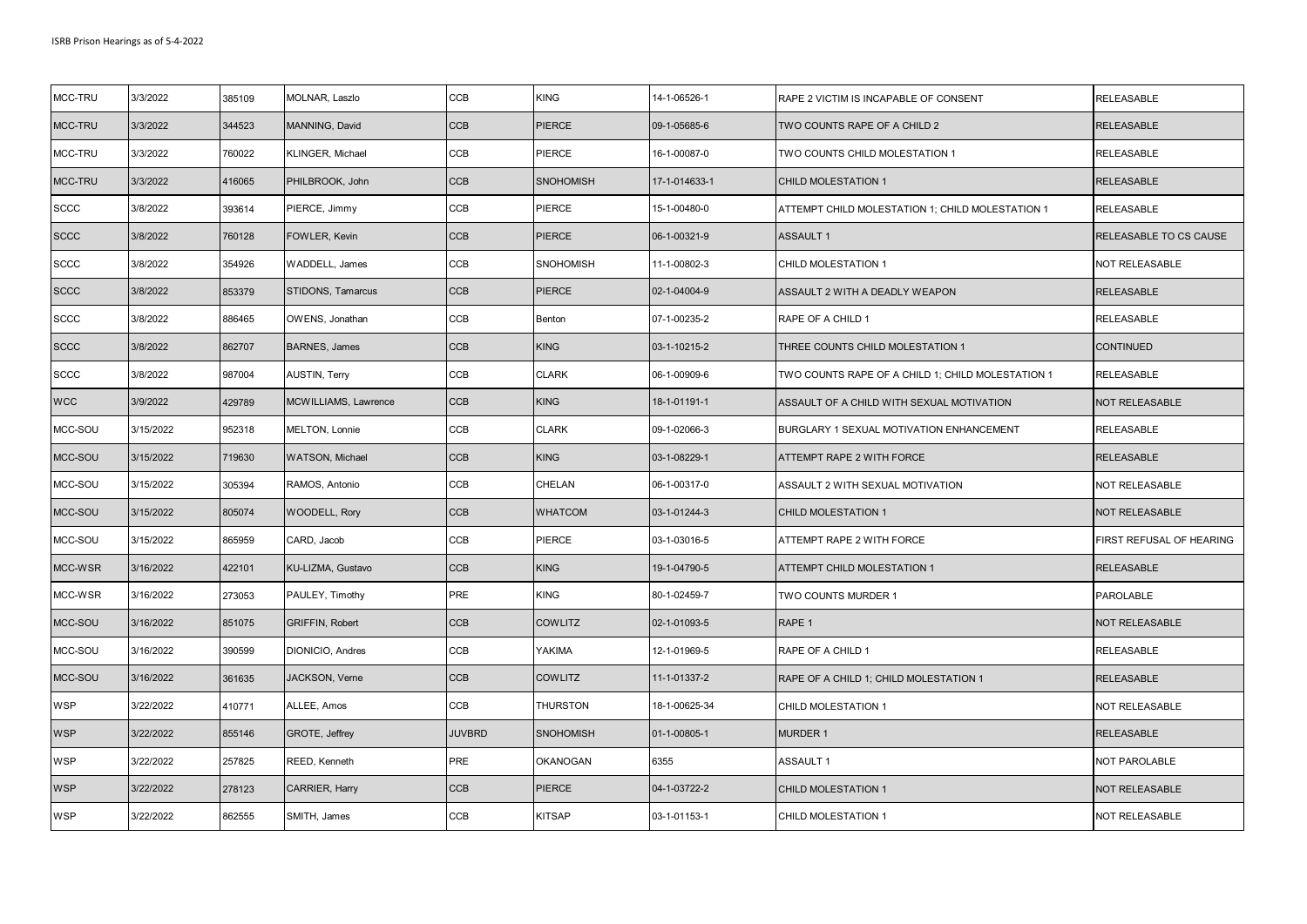| <b>WSP</b>  | 3/22/2022 | 387612 | <b>BRADFORD, Timothy</b>    | <b>CCB</b>    | <b>KING</b>         | 18-1-06240-0 | ASSAULT 2 WITH INTENT TO COMMIT A FELONY ENHANCEMENT 1<br>SEXUAL MOTIVATION | <b>CONTINUED</b>       |
|-------------|-----------|--------|-----------------------------|---------------|---------------------|--------------|-----------------------------------------------------------------------------|------------------------|
| <b>CRCC</b> | 3/23/2022 | 396447 | MORRIS, Vernice             | CCB/MONOHAN   | <b>GRAYS HARBOR</b> | 16-1-00439-6 | ATTEMPT- CHILD MOLESTATION 1                                                | RELEASABLE             |
| <b>CRCC</b> | 3/23/2022 | 259045 | <b>BROOKS, Carl</b>         | <b>JUVBRD</b> | <b>KING</b>         | 184744       | KIDNAPPING/RAPE 1/MURDER 2                                                  | <b>NOT RELEASABLE</b>  |
| <b>CRCC</b> | 3/23/2022 | 624421 | <b>BRAXTON, Clarence</b>    | PRE           | <b>KING</b>         | 75321        | 3 COUNTS PAROLE VIOLATION                                                   | NOT PAROLABLE          |
| <b>CRCC</b> | 3/23/2022 | 370878 | <b>DUENAS-BARRETO, Luis</b> | <b>CCB</b>    | <b>FRANKLIN</b>     | 13-1-50366-1 | RAPE 2; ATTEMPT RAPE 2                                                      | <b>RELEASABLE</b>      |
| CRCC        | 3/23/2022 | 951546 | <b>BURKE, Ronald</b>        | CCB           | PIERCE              | 10-1-04484-3 | ATTEMPT RAPE 2 WITH FORCE                                                   | RELEASABLE TO CS COUNT |
| <b>CRCC</b> | 3/23/2022 | 808139 | <b>HARRIS, Dwayne</b>       | <b>CCB</b>    | <b>WHATCOM</b>      | 03-1-00471-8 | ASSAULT 2 WITH SEXUAL MOTIVATION                                            | <b>NOT RELEASABLE</b>  |
| <b>CRCC</b> | 3/23/2022 | 339380 | CHRISTIAN, John             | CCB           | <b>PIERCE</b>       | 09-1-04926-4 | RAPE OF A CHILD 1; CHILD MOLESTATION 1                                      | RELEASABLE             |
| <b>CRCC</b> | 3/24/2022 | 849597 | SUBER, James                | <b>CCB</b>    | PIERCE              | 04-1-01032-4 | <b>BURGLARY 1</b>                                                           | NOT RELEASABLE         |
| <b>CRCC</b> | 3/24/2022 | 809592 | SCHEFFLIN, Phillip          | CCB           | <b>THURSTON</b>     | 03-1-00364-0 | ASSAULT 2 WITH SEXUAL MOTIVATION                                            | NOT RELEASABLE         |
| <b>CRCC</b> | 3/24/2022 | 379822 | PRIOLEAU, James             | <b>CCB</b>    | <b>KITSAP</b>       | 16-1-01389-7 | ATTEMPT RAPE 2 WITH FORCE                                                   | <b>NOT RELEASABLE</b>  |
| <b>CRCC</b> | 3/24/2022 | 887210 | KNAPP, Tyler                | CCB           | LEWIS               | 05-1-00790-1 | RAPE OF A CHILD 2                                                           | NOT RELEASABLE         |
| <b>CRCC</b> | 3/24/2022 | 993114 | BOTELLO, Eduardo            | <b>CCB</b>    | <b>YAKIMA</b>       | 08-1-02611-1 | TWO COUNTS RAPE OF A CHILD 2                                                | NOT RELEASABLE         |
| <b>CRCC</b> | 3/24/2022 | 321980 | <b>BURROW, Tyler</b>        | CCB           | MASON               | 08-1-00280-2 | RAPE 1                                                                      | NOT RELEASABLE         |
| <b>CRCC</b> | 3/24/2022 | 363358 | DAVIS-SELLARDS, Nathan      | <b>CCB</b>    | <b>BENTON</b>       | 12-1-00920-5 | RAPE OF A CHILD 2                                                           | <b>RELEASABLE</b>      |
| <b>CRCC</b> | 3/24/2022 | 333168 | ROBEL, Robert               | CCB           | <b>SPOKANE</b>      | 08-1-02846-2 | RAPE OF A CHILD 2                                                           | NOT RELEASABLE         |
| <b>AHCC</b> | 3/29/2022 | 287319 | FORREST, Warren             | PRE           | <b>CLARK</b>        | 10264        | <b>MURDER 1</b>                                                             | NOT RELEASABLE         |
| <b>AHCC</b> | 3/29/2022 | 286922 | PLEMONS, Richard            | PRE           | <b>KING</b>         | 82-1-02210-8 | ATTEMPT MURDER 1                                                            | NOT PAROLABLE          |
| <b>AHCC</b> | 3/29/2022 | 627969 | <b>KRUEGER, Alan</b>        | PRE           | PEND OREILLE        | 7491         | <b>MURDER 2</b>                                                             | NOT PAROLABLE          |
| <b>AHCC</b> | 3/29/2022 | 287392 | CRENSHAW, Rodney            | PRE           | <b>WHATCOM</b>      | 10006        | MURDER 1                                                                    | NOT PAROLABLE          |
| <b>AHCC</b> | 3/29/2022 | 312344 | YORK, Kyle                  | <b>CCB</b>    | <b>CLARK</b>        | 06-1-02478-8 | RAPE OF A CHILD 1                                                           | <b>RELEASABLE</b>      |
| <b>AHCC</b> | 3/29/2022 | 633252 | DAWSON, Brett               | CCB           | <b>KING</b>         | 07-1-09226-5 | INDECENT LIBERTIES WITHOUT FORCIBLE COMPULSION                              | NOT RELEASABLE         |
| <b>AHCC</b> | 3/29/2022 | 882869 | <b>BURNAM, Randall</b>      | <b>CCB</b>    | <b>MASON</b>        | 10-1-00129-8 | <b>CHILD MOLESTATION 1</b>                                                  | <b>RELEASABLE</b>      |
| <b>AHCC</b> | 3/30/2022 | 312819 | <b>BUCKMINISTER, Steven</b> | CCB           | <b>KING</b>         | 05-1-09466-1 | RAPE OF A CHILD 1                                                           | RELEASABLE             |
| <b>AHCC</b> | 3/30/2022 | 330965 | <b>BURFIEND, Jean</b>       | <b>CCB</b>    | <b>PIERCE</b>       | 09-1-00100-8 | TWO COUNTS RAPE OF A CHILD 1                                                | <b>RELEASABLE</b>      |
| <b>AHCC</b> | 3/30/2022 | 339882 | <b>EDWARDS, Mark</b>        | CCB           | PIERCE              | 18-1-02465-1 | COMMUNICATION WITH MINOR FOR IMMORAL PURPOSES                               | RELEASABLE             |
| <b>AHCC</b> | 3/30/2022 | 330359 | MAUPIN, Adian               | <b>CCB</b>    | <b>COWLITZ</b>      | 11-1-00836-1 | CHILD MOLESTATION 1                                                         | <b>RELEASABLE</b>      |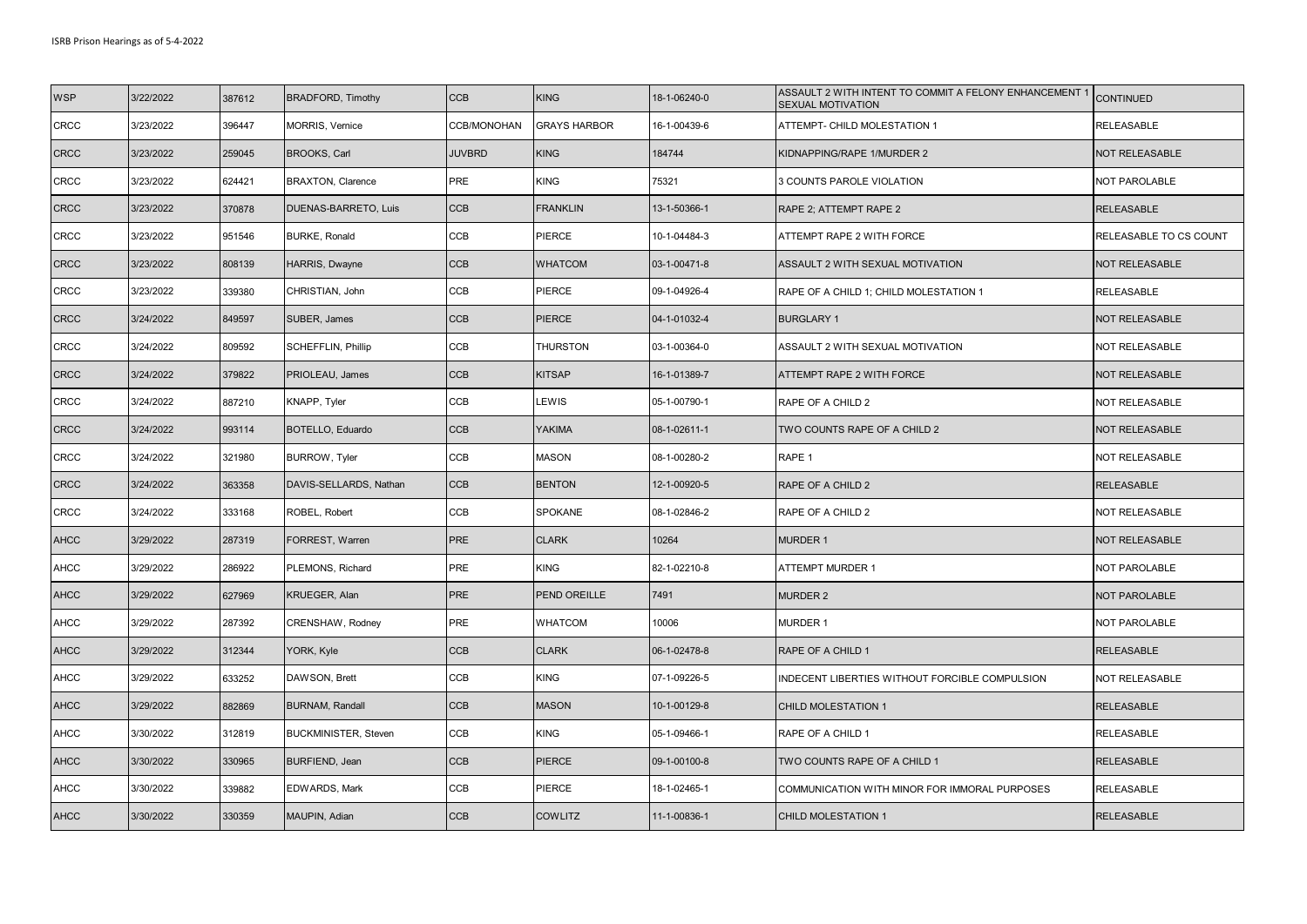| <b>AHCC</b> | 3/30/2022 | 422265 | MCMANIS, Tim                | <b>CCB</b> | <b>SPOKANE</b>   | 16-1-02595-2  | ASSAULT 2 INTENTIONAL AND CAUSES SUBSTANTIAL BODILY<br>HARM ENHANCEMENT 1 SEXUAL MOTIVATION | RELEASABLE                                |
|-------------|-----------|--------|-----------------------------|------------|------------------|---------------|---------------------------------------------------------------------------------------------|-------------------------------------------|
| <b>AHCC</b> | 3/30/2022 | 422084 | DETTORRE, Kyle              | <b>CCB</b> | <b>SPOKANE</b>   | 18-1-02862-1  | ASSAULT 2 STRANGULATION OR SUFFOCATION ENHANCEMENT 1<br>SEXUAL MOTIVATION                   | <b>NOT RELEASABLE</b>                     |
| <b>AHCC</b> | 3/30/2022 | 395001 | JACOBSON, Eric              | CCB        | PIERCE           | 15-1-05049-6  | ATTEMPT RAPE OF A CHILD 1                                                                   | RELEASABLE                                |
| <b>AHCC</b> | 3/31/2022 | 993798 | RAE, John                   | <b>CCB</b> | <b>THURSTON</b>  | 10-1-00092-9  | RAPE OF A CHILD 1 - TWO COUNTS                                                              | <b>RELEASABLE</b>                         |
| <b>AHCC</b> | 3/31/2022 | 876786 | HOPE, Edward AKA/M Jennings | <b>CCB</b> | <b>SNOHOMISH</b> | 04-1-01674-1  | RAPE OF A CHILD 2                                                                           | <b>SCHEDULED</b>                          |
| <b>AHCC</b> | 3/31/2022 | 844522 | BETTS, Donald               | <b>CCB</b> | <b>PIERCE</b>    | 04-1-03534-3  | TWO COUNTS RAPE 2 WITH FORCE                                                                | <b>RELEASABLE</b>                         |
| <b>AHCC</b> | 3/31/2022 | 346411 | <b>HOPKINS, Michael</b>     | CCB        | <b>GARFIELD</b>  | 10-1-00014-7  | RAPE OF A CHILD 2                                                                           | <b>RELEASABLE</b>                         |
| <b>AHCC</b> | 3/31/2022 | 408561 | <b>HETRICK, Dewayne</b>     | <b>CCB</b> | <b>BENTON</b>    | 17-1-00777-7  | ATTEMPT RAPE OF A CHILD 2                                                                   | <b>RELEASABLE</b>                         |
| <b>AHCC</b> | 3/31/2022 | 367514 | MACKEY, Vladislav           | <b>CCB</b> | CHELAN           | 17-1-00233-1  | ASSAULT 2 WITH SEXUAL MOTIVATION                                                            | <b>NOT RELEASABLE</b>                     |
|             |           |        |                             |            |                  |               |                                                                                             |                                           |
| MCC-TRU     | 2/1/2022  | 281508 | ROTH, Martin                | PRE        | KING             | 81-1-03003-0  | RAPE 1; ROBBERY 1                                                                           | CONTINUED DUE COVID<br>QUARANTINE         |
| MCC-TRU     | 2/1/2022  | 365213 | HAUFF, JR., John            | <b>CCB</b> | <b>KING</b>      | 11-1-02842-5  | RAPE 2 WITH FORCE                                                                           | CONTINUED DUE COVID<br><b>QUARANTINE</b>  |
| MCC-TRU     | 2/1/2022  | 903820 | JOHNSON, Kenneth            | PRE        | CLALLAM          | 6363          | RAPE 1; ASSAULT 1                                                                           | CONTINUED DUE COVID<br>QUARANTINE         |
| MCC-TRU     | 2/1/2022  | 710713 | EVANS, Melvin               | <b>CCB</b> | <b>KING</b>      | 07-1-02290-9  | RAPE OF A CHILD 1                                                                           | CONTINUED DUE COVID<br><b>QUARANTINE</b>  |
| MCC-TRU     | 2/1/2022  | 344385 | WILKINS, Steven             | CCB        | <b>BENTON</b>    | 10-1-00406-1  | RAPE OF A CHILD 1                                                                           | CONTINUED DUE COVID<br><b>QUARANTINE</b>  |
| MCC-TRU     | 2/2/2022  | 309423 | ENG, Samuel                 | <b>CCB</b> | <b>KING</b>      | 06-1-07403-0  | SIX COUNTS CHILD MOLESTATION 1                                                              | CONTINUED DUE COVID<br><b>QUARANTINE</b>  |
| MCC-TRU     | 2/2/2022  | 344523 | MANNING, David              | <b>CCB</b> | PIERCE           | 09-1-05685-6  | TWO COUNTS RAPE OF A CHILD 2                                                                | CONTINUED DUE COVID<br>QUARANTINE         |
| MCC-TRU     | 2/2/2022  | 885632 | HOCH, Jeffery               | CCB        | COWLIZ           | 05-1-00510-3  | TWO COUNTS RAPE OF A CHILD 2                                                                | CONTINUED DUE COVID<br>QUARANTINE         |
| MCC-TRU     | 2/2/2022  | 318326 | <b>BRULOTTE, Thomas</b>     | CCB        | YAKIMA           | 07-1-02714-4  | RAPE OF A CHILD 2                                                                           | CONTINUED DUE COVID<br>QUARANTINE         |
| <b>SCCC</b> | 2/8/2022  | 870865 | <b>SHAFER, Stoney</b>       | <b>CCB</b> | <b>PIERCE</b>    | 03-1-04449-2  | RAPE OF A CHILD 1                                                                           | <b>RELEASABLE</b>                         |
| <b>SCCC</b> | 2/8/2022  | 330582 | SOMERVILLE, Kyle            | CCB        | PIERCE           | 08-1-05110-4  | RAPE OF A CHILD 1                                                                           | NOT RELEASABLE                            |
| <b>SCCC</b> | 2/8/2022  | 397720 | <b>BENNETT, Kris</b>        | <b>CCB</b> | <b>THURSTON</b>  | 16-1-016493-4 | ATTEMPT RAPE OF A CHILD 2                                                                   | <b>RELEASABLE</b>                         |
| <b>SCCC</b> | 2/8/2022  | 788225 | BROCKMAN, Calvin            | CCB        | LEWIS            | 15-1-007212-1 | TWO COUNTS CHILD MOLESTATION 2; CHILD MOLESTATION 3                                         | <b>RELEASABLE TO</b><br>CONSECUTIVE CAUSE |
| <b>SCCC</b> | 2/8/2022  | 758900 | <b>DUCKETT, David</b>       | <b>CCB</b> | <b>KING</b>      | 14-1-11839-1  | TWO COUNTS CHILD MOLESTATION 1                                                              | <b>RELEASABLE</b>                         |
| <b>SCCC</b> | 2/8/2022  | 815938 | JONES, Cliff                | <b>CCB</b> | PIERCE           | 15-1-02630-7  | CHILD MOLESTATION 2                                                                         | RELEASABLE TO<br>CONSECUTIVE CAUSE        |
| <b>SCCC</b> | 2/9/2022  | 419270 | DIMAS, Efrain               | <b>CCB</b> | PIERCE           | 17-1-03617-1  | CHILD MOLESTATION 1                                                                         | <b>RELEASABLE TO ICE</b>                  |
| <b>SCCC</b> | 2/9/2022  | 375412 | ELKINS, Kory                | <b>CCB</b> | <b>KING</b>      | 12-1-06513-2  | ASSAULT OF A CHILD 2 W/SEXUAL MOTIVATION                                                    | NOT RELEASABLE                            |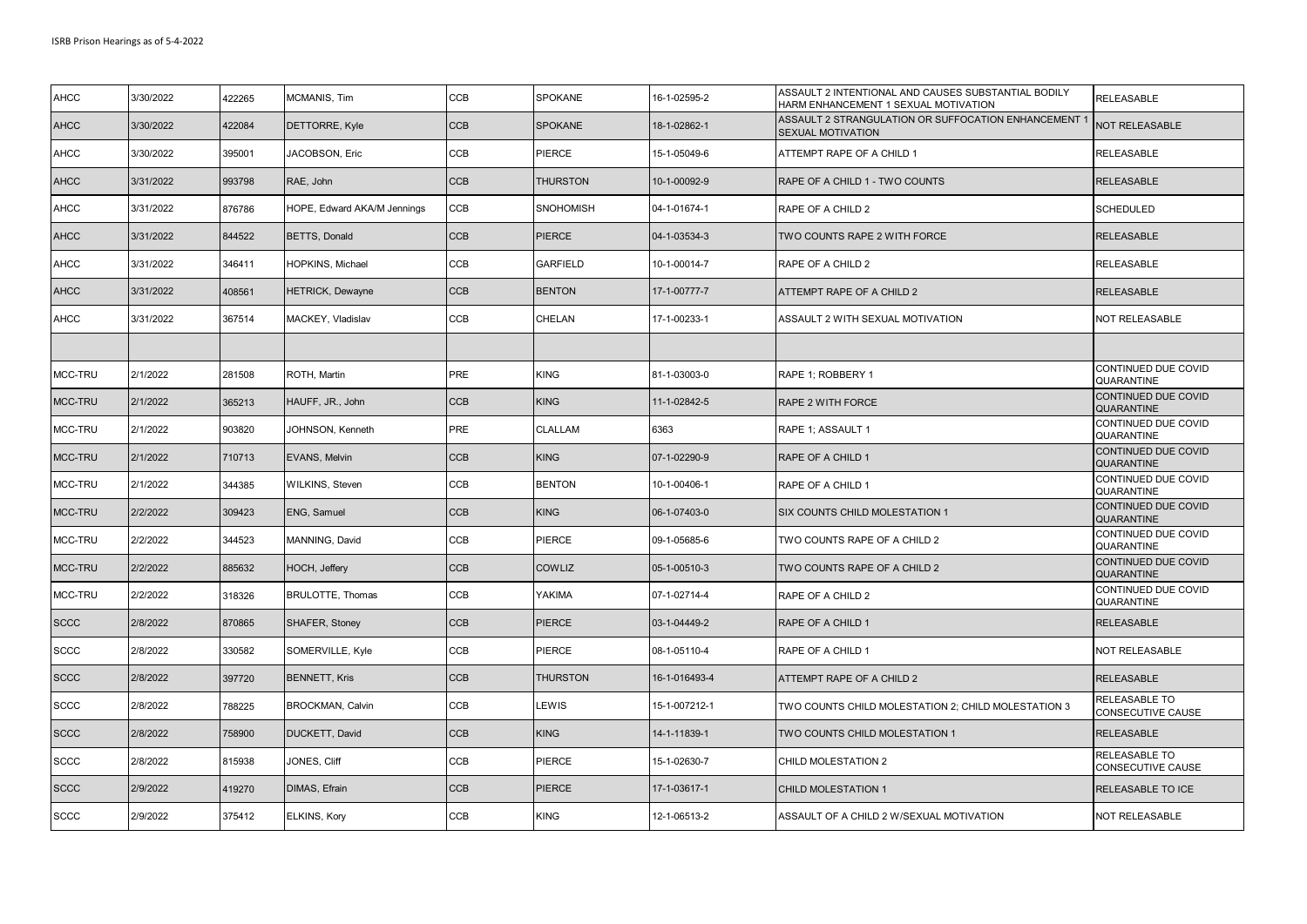| <b>SCCC</b> | 2/9/2022  | 957860 | <b>FLETCHER, Phillip</b>   | <b>CCB</b>    | <b>GRAYS HARBOR</b> | 15-1-00390-1  | RAPE OF A CHILD 2                                                               | <b>RELEASABLE</b>      |
|-------------|-----------|--------|----------------------------|---------------|---------------------|---------------|---------------------------------------------------------------------------------|------------------------|
| <b>SCCC</b> | 2/9/2022  | 391217 | LOMBARDO, Joseph           | CCB           | <b>KING</b>         | 15-1-05743-6  | CHILD MOLESTATION 1 - TWO COUNTS                                                | RELEASABLE             |
| <b>WCC</b>  | 2/9/2022  | 823599 | DAVENPORT, Joshua          | CCB           | <b>FRANKLIN</b>     | 14-1-50501-8  | INDECENT LIBERTIES (WITH FORCIBLE COMPULSION)                                   | NOT RELEASABLE         |
| MCC-SOU     | 2/15/2022 | 859020 | SCHMECKEL, Richard         | CCB           | <b>BENTON</b>       | 03-1-00170-1  | CHILD MOLESTATION 1                                                             | RELEASABLE             |
| MCC-SOU     | 2/15/2022 | 287805 | ROBINSON, John             | PRE           | <b>KING</b>         | 82-1-02359-7  | MURDER 1; ASSAULT 2                                                             | <b>NOT PAROLABLE</b>   |
| MCC-SOU     | 2/15/2022 | 851075 | GRIFFIN, Robert            | CCB           | <b>COWLITZ</b>      | 02-1-01093-5  | RAPE 1                                                                          | <b>CONTINUED</b>       |
| MCC-SOU     | 2/16/2022 | 947787 | THRELKELD, Wayne           | CCB           | <b>BENTON</b>       | 06-1-00969-3  | INDECENT LIBERTIES (WITH FORCIBLE COMPULSION)                                   | <b>NOT RELEASABLE</b>  |
| MCC-SOU     | 2/16/2022 | 390599 | DIONICIO, Andres           | CCB           | YAKIMA              | 12-1-01969-5  | RAPE OF A CHILD 1                                                               | CONTINUED              |
| MCC-SOU     | 2/16/2022 | 394114 | MAJED, Arman               | <b>CCB</b>    | <b>KING</b>         | 16-1-00031-9  | RAPE 2 VICTIM IS INCAPABLE OF CONSENT                                           | <b>NOT RELEASABLE</b>  |
| CRCC        | 2/17/2022 | 387067 | GUERRERO-MARQUEZ, Hector   | CCB           | <b>COWLITZ</b>      | 09-1-00288-3  | ATTEMP - RAPE OF A CHILD 1; CHILD MOLESTAITON 1                                 | RELEASABLE TO ICE      |
| <b>CRCC</b> | 2/17/2022 | 851988 | GORE, Christopher          | CCB           | <b>PIERCE</b>       | 02-1-03250-0  | RAPE OF A CHILD IN THE SECOND DEGREE                                            | <b>RELEASABLE</b>      |
| <b>AHCC</b> | 2/22/2022 | 747508 | <b>MCDONALD, Nicholaus</b> | <b>JUVBRD</b> | <b>GRAYS HARBOR</b> | 95-1-00416-7  | <b>MURDER 2</b>                                                                 | RELEASABLE             |
| <b>AHCC</b> | 2/22/2022 | 287492 | STOUDAMIRE, Roderick       | PRE           | <b>KING</b>         | 87618         | ASSAULT 1 - TWO COUNTS; MURDER 1                                                | RELEASABLE             |
| <b>AHCC</b> | 2/22/2022 | 627969 | KRUEGER, Alan              | PRE           | PEND OREILLE        | 7491          | <b>MURDER 2</b>                                                                 | <b>CONTINUED</b>       |
| <b>AHCC</b> | 2/22/2022 | 417395 | TELLEZ, Hipolito           | CCB           | <b>YAKIMA</b>       | 17-1-021363-9 | RAPE OF A CHILD 2                                                               | RELEASABLE TO ICE      |
| <b>AHCC</b> | 2/22/2022 | 364626 | SEGOVIA-BARRERA, Jose      | CCB           | <b>GRAYS HARBOR</b> | 12-1-00340-1  | CHILD MOLESTATION 1                                                             | RELEASABLE TO CS CAUSE |
| <b>AHCC</b> | 2/23/2022 | 394159 | MCPHEE, Christian          | <b>CCB</b>    | <b>STEVENS</b>      | 16-1-00114-3  | TWO COUNTS CHILD MOLESTATION 1                                                  | NOT RELEASABLE         |
| <b>AHCC</b> | 2/23/2022 | 410476 | DAHMS, Robert              | CCB           | <b>SPOKANE</b>      | 16-1-02614-2  | ASSAULT 2 INTENTIONAL AND CAUSES SUBSTANTIAL BODILY<br>HARM W/SEXUAL MOTIVATION | NOT RELEASABLE         |
| <b>AHCC</b> | 2/23/2022 | 948765 | HEDLUND, Tom               | CCB           | <b>PIERCE</b>       | 11-1-02786-6  | INDECENT LIBERTIES (WITH FORCIBLE COMPULSION)                                   | NOT RELEASABLE         |
| <b>AHCC</b> | 2/23/2022 | 893144 | CORCORAN, Carl             | CCB           | <b>CLARK</b>        | 05-1-02297-3  | RAPE OF A CHILD 2                                                               | NOT RELEASABLE         |
| <b>AHCC</b> | 2/24/2022 | 257609 | MITCHELL, Larry            | CCB           | <b>KING</b>         | 03-1-08459-3  | <b>CHILD MOLESTATION 1</b>                                                      | NOT RELEASABLE         |
| <b>AHCC</b> | 2/24/2022 | 755738 | LITTLE, Eric               | CCB           | <b>KING</b>         | 09-1-07753-0  | RAPE OF A CHILD 1 - TWO COUNTS                                                  | RELEASABLE             |
| <b>AHCC</b> | 2/24/2022 | 361712 | MACABABBAD, Zacharias      | CCB           | <b>KING</b>         | 12-1-00168-1  | TWO COUNTS RAPE OF A CHILD 1                                                    | RELEASABLE             |
| <b>AHCC</b> | 2/24/2022 | 379347 | RIDDLE, Jonathan           | CCB           | <b>SNOHOMISH</b>    | 14-1-01118-5  | CHILD MOLESTATION 1                                                             | RELEASABLE             |
| <b>AHCC</b> | 2/24/2022 | 873124 | MCCOY, Chad                | <b>CCB</b>    | <b>SPOKANE</b>      | 03-1-03638-3  | <b>ATTEMPT RAPE 1</b>                                                           | NOT RELEASABLE         |
| <b>AHCC</b> | 2/24/2022 | 332733 | THURURA, Joseph            | CCB           | <b>KING</b>         | 08-1-06902-4  | RAPE 2 VICTIM IS INCAPABLE OF CONSENT                                           | RELEASABLE TO ICE      |
| <b>AHCC</b> | 2/24/2022 | 846849 | CHAMPACO, Brian            | <b>CCB</b>    | <b>KING</b>         | 06-1-09978-4  | ATTEMPT RAPE 1 W/DEADLY WEAPON                                                  | <b>RELEASABLE</b>      |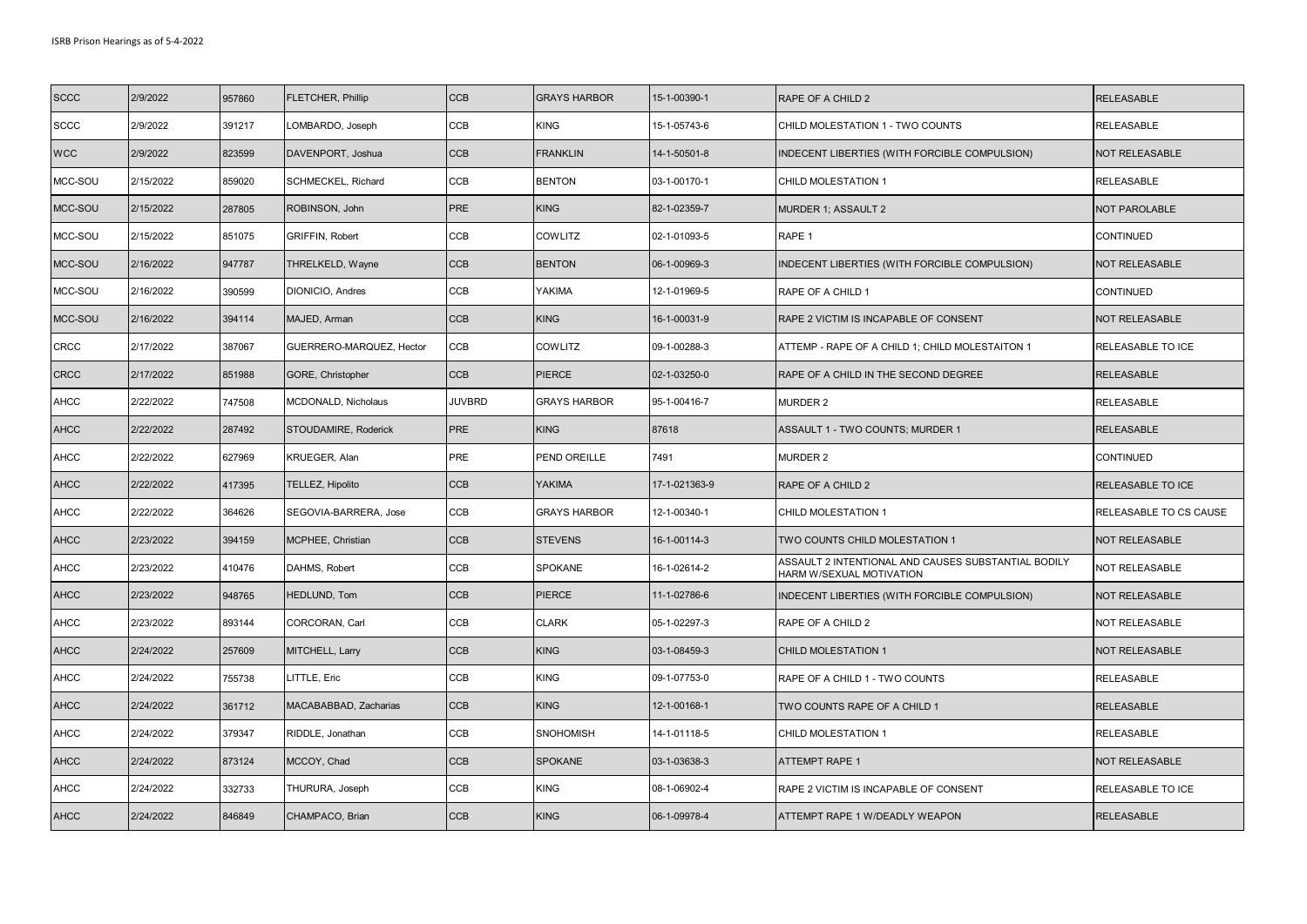| MCC-TRU     | 1/4/2022  | 418843 | <b>ACATITLAN, Gilberto</b> | <b>CCB</b> | <b>WHATCOM</b>   | 17-1-016443-7             | ATTEMPT - RAPE OF A CHILD 2                                                        | <b>RELEASABLE</b>                  |
|-------------|-----------|--------|----------------------------|------------|------------------|---------------------------|------------------------------------------------------------------------------------|------------------------------------|
| MCC-TRU     | 1/4/2022  | 396093 | CARSON, Paul               | CCB        | PIERCE           | 15-1-05048-8              | ATTEMPT - RAPE OF A CHILD 1                                                        | <b>NOT RELEASABLE</b>              |
| MCC-TRU     | 1/4/2022  | 417072 | DILLS, Asher               | <b>CCB</b> | <b>LEWIS</b>     | 19-1-003522-1             | RAPE 3: INCEST 1                                                                   | <b>RELEASABLE</b>                  |
| MCC-TRU     | 1/4/2022  | 410901 | MATHEWS, Derek             | CCB        | <b>COWLITZ</b>   | 18-1-010660-8             | CHILD MOLESTATION 1                                                                | RELEASABLE                         |
| MCC-TRU     | 1/4/2022  | 746016 | <b>WILLIAMS, Benedict</b>  | <b>CCB</b> | <b>KING</b>      | 16-1-01414-0              | <b>CHILD MOLESTATION 1</b>                                                         | <b>RELEASABLE</b>                  |
| MCC-TRU     | 1/4/2022  | 997643 | CRUZ, Raul                 | CCB        | <b>SKAGIT</b>    | 15-1-00719-9              | ASSAULT 2 - ENHANCEMENT 1 SEXUAL MOTIVATION                                        | NOT RELEASABLE                     |
| MCC-TRU     | 1/5/2022  | 908656 | HIEBERT, Don               | <b>CCB</b> | <b>PIERCE</b>    | 04-1-00293-3              | TWO COUNTS CHILD MOLESTATION 1                                                     | <b>NOT RELEASABLE</b>              |
| MCC-TRU     | 1/5/2022  | 385288 | MITTS, Tomas               | <b>CCB</b> | SNOHOMISH        | 15-1-00723-2              | TWO COUNTS CHILD MOLESTATION 1                                                     | RELEASABLE                         |
| MCC-TRU     | 1/5/2022  | 406846 | MONTGOMERY, James          | <b>CCB</b> | <b>KING</b>      | 17-1-03007-1              | TWO ACCOUNTS ATTEMPT INDECENT LIBERTIES (WITH<br>FORCIBLE COMPULSION)              | <b>NOT RELEASABLE</b>              |
| MCC-TRU     | 1/5/2022  | 415008 | WELCH, George              | CCB        | WHATCOM          | 17-1-016663-7             | ATTEMPT - RAPE OF A CHILD 2                                                        | RELEASABLE                         |
| MCC-TRU     | 1/5/2022  | 370498 | MURRAY, Donald             | <b>CCB</b> | <b>SNOHOMISH</b> | 13-1-01237-0              | TWO COUNTS RAPE OF A CHILD 2                                                       | <b>NOT RELEASABLE</b>              |
| MCC-TRU     | 1/6/2022  | 862756 | OLSON, Thomas              | CCB        | PIERCE           | 02-1-03477-4              | TWO COUNTS RAPE OF A CHILD 1                                                       | <b>CONTINUED</b>                   |
| MCC-SOU     | 1/6/2022  | 345865 | COLEY, Blayne              | <b>CCB</b> | <b>GRANT</b>     | 08-1-00396-8              | RAPE OF A CHILD 2 - TWO COUNTS                                                     | <b>NOT RELEASABLE</b>              |
| MCC-IMU     | 1/6/2022  | 384433 | QUINCY, Jarrell            | CCB        | SNOHOMISH        | 14-1-02528-3              | CHILD MOLESTATION 1                                                                | NOT RELEASABLE                     |
| <b>SCCC</b> | 1/11/2022 | 358748 | CHRISTENSEN, Chad          | <b>CCB</b> | <b>LEWIS</b>     | 11-1-00873-2              | <b>CHILD MOLESTATION 1</b>                                                         | <b>RELEASABLE</b>                  |
| <b>SCCC</b> | 1/11/2022 | 327077 | <b>EMERY, Anthony</b>      | <b>CCB</b> | PIERCE           | 06-1-05953-2              | RAPE 1                                                                             | RELEASABLE TO<br>CONSECUTIVE CAUSE |
| <b>SCCC</b> | 1/11/2022 | 306337 | HATFIELD, Saiahklan        | <b>CCB</b> | <b>KING</b>      | 05-1-12818-2              | RAPE 1                                                                             | <b>NOT RELEASABLE</b>              |
| <b>SCCC</b> | 1/11/2022 | 856780 | <b>HERRON, Robert</b>      | CCB        | KING             | 03-1-00021-0              | RAPE OF A CHILD 1                                                                  | RELEASABLE                         |
| <b>SCCC</b> | 1/11/2022 | 880797 | JONES, Christopher         | <b>CCB</b> | CLARK/CLARK      | 05-1-00054-6 05-1-00053-8 | RAPE OF A CHILD 2/RAPE OF A CHILD 2                                                | <b>RELEASABLE</b>                  |
| <b>SCCC</b> | 1/11/2022 | 328091 | PANGILINAN, Dindo          | <b>CCB</b> | WHATCOM          | 08-1-01294-1              | BURGLARY 1 ENHANCEMENT 1 SEXUAL MOTIVATION                                         | NOT RELEASABLE                     |
| <b>SCCC</b> | 1/11/2022 | 894463 | MCCULLOUGH, Christopher    | <b>CCB</b> | <b>IEWIS</b>     | 11-1-00834-1              | ATTEMPT CHILD MOLESTATION 1                                                        | <b>NOT RELEASABLE</b>              |
| <b>WSP</b>  | 1/18/2022 | 257825 | REED, Kenneth              | PRE        | OKANOGAN         | 6355                      | <b>ASSAULT 1</b>                                                                   | <b>CONTINUED</b>                   |
| <b>WSP</b>  | 1/18/2022 | 387612 | <b>BRADFORD, Timothy</b>   | <b>CCB</b> | <b>KING</b>      | 18-1-06240-0              | ASSAULT 2 WITH INTENT TO COMMIT A FELONY ENHANCEMENT *<br><b>SEXUAL MOTIVATION</b> | <b>CONTINUED</b>                   |
| <b>WSP</b>  | 1/18/2022 | 410771 | ALLEE, Amos                | <b>CCB</b> | <b>THURSTON</b>  | 18-1-006253-4             | CHILD MOLESTATION 1                                                                | <b>CONTINUED</b>                   |
| <b>CRCC</b> | 1/18/2022 | 387067 | GUERRERO-MARQUEZ, Hector   | <b>CCB</b> | <b>COWLITZ</b>   | 09-1-00288-3              | ATTEMPT - RAPE OF A CHILD 1; CHILD MOLESTATION 1                                   | <b>CONTINUED</b>                   |
| <b>CRCC</b> | 1/18/2022 | 340642 | REEDY, Rodney              | <b>CCB</b> | <b>GRANT</b>     | 09-1-00068-1              | TWO COUNTS CHILD MOLESTATION 1                                                     | <b>RELESABLE</b>                   |